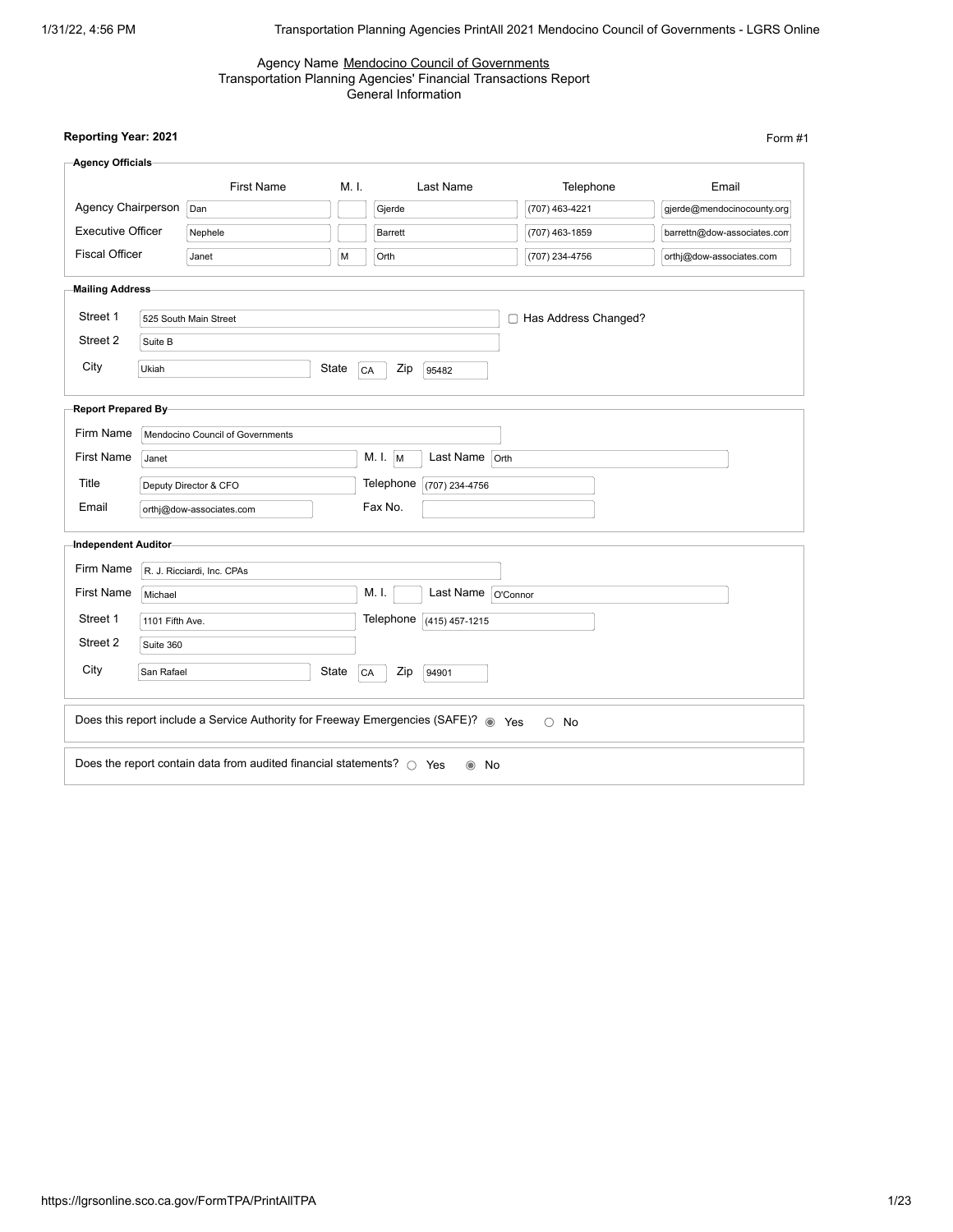#### Agency Name Mendocino Council of Governments Transportation Planning Agencies' Financial Transactions Report Sources of Funds - Fiduciary Funds Statement of Changes in Fiduciary Net Position

| Reporting Year: 2021                                  |                                 |                    |                    |                  | Form #3      |
|-------------------------------------------------------|---------------------------------|--------------------|--------------------|------------------|--------------|
| <b>Source of Funds:</b>                               | Local Transportation Fund (LTF) | $\check{~}$        |                    |                  |              |
| R01. County Name (1 of 1) (Record Completed)          | Mendocino                       | $\checkmark$       |                    |                  |              |
|                                                       | Pension and Other               |                    |                    |                  |              |
|                                                       | <b>Employee Benefit</b>         | Investment         | Private-Purpose    | Custodial        |              |
|                                                       | <b>Trust Funds</b>              | <b>Trust Funds</b> | <b>Trust Funds</b> | <b>Funds</b>     | <b>Total</b> |
| <b>Additions</b>                                      |                                 |                    |                    |                  |              |
| R02. Local Transportation Fund (1/4c)                 |                                 |                    | 5,009,662          |                  | 5,009,662    |
| R05. Interest Income                                  |                                 |                    | 12,458             |                  | 12,458       |
| R09. TDA Allocations Returned                         |                                 |                    |                    |                  |              |
| R10. Other Additions                                  |                                 |                    |                    |                  |              |
| <b>Total Additions</b><br>R <sub>11</sub> .           | \$0                             | \$0                | \$5,022,120        | \$0              | \$5,022,120  |
| <b>Deductions</b>                                     |                                 |                    |                    |                  |              |
| R12. LTF Claimants, Planning, and Administration      |                                 |                    | 4,267,703          |                  | 4,267,703    |
| R20. Other Deductions                                 |                                 |                    |                    |                  |              |
| <b>Total Deductions</b><br>R21.                       | \$0                             | \$0                | \$4,267,703        | \$0              | \$4,267,703  |
| R22.<br><b>Change in Net Position</b>                 | \$0                             | \$0                | \$754,417          | \$0              | \$754,417    |
| R23. Net Position (Deficit), Beginning of Fiscal Year |                                 |                    | 1,801,118          |                  | 1,801,118    |
| R24. Adjustment                                       |                                 |                    | $-1$               |                  | -1           |
| R25. Reason for Adjustment                            |                                 |                    | Rounding error     |                  |              |
| R26.<br>Net Position (Deficit), End of Fiscal Year    | \$0                             | \$0                | \$2,555,534        | $s$ <sub>0</sub> | \$2,555,534  |

*Note:*

*(R13) Pri-Reason for Adjustment: Rounding error*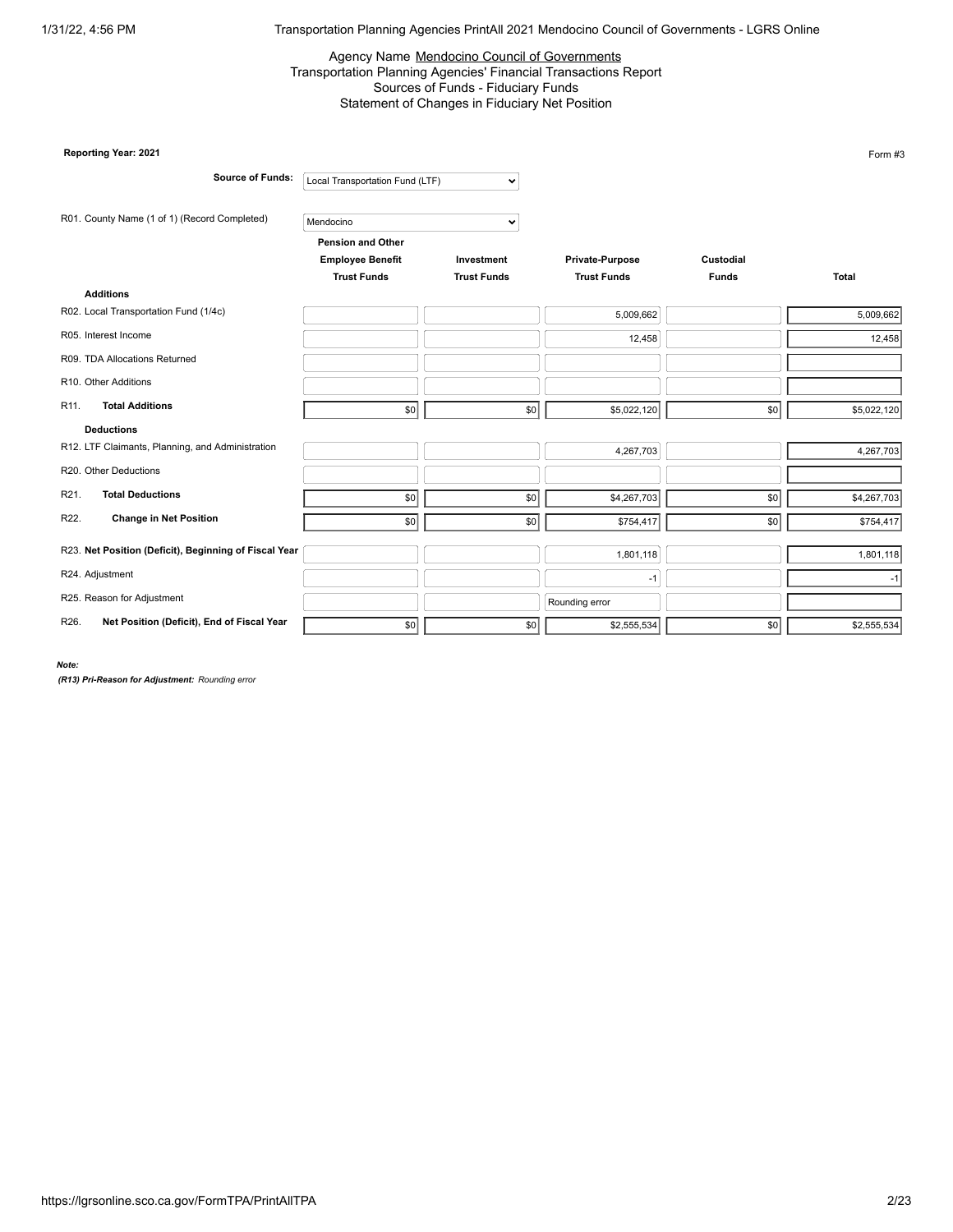## Agency Name Mendocino Council of Governments Transportation Planning Agencies' Financial Transactions Report Sources of Funds - Fiduciary Funds Statement of Changes in Fiduciary Net Position

| Reporting Year: 2021                                  |                                                                           |                                  |                                       |                           | Form #3      |
|-------------------------------------------------------|---------------------------------------------------------------------------|----------------------------------|---------------------------------------|---------------------------|--------------|
| <b>Source of Funds:</b>                               | State Transit Assistance Fund (STAF)                                      | $\checkmark$                     |                                       |                           |              |
|                                                       | <b>Pension and Other</b><br><b>Employee Benefit</b><br><b>Trust Funds</b> | Investment<br><b>Trust Funds</b> | Private-Purpose<br><b>Trust Funds</b> | Custodial<br><b>Funds</b> | <b>Total</b> |
| <b>Additions</b>                                      |                                                                           |                                  |                                       |                           |              |
| R03. State Transit Assistance Fund                    |                                                                           |                                  | 647,948                               |                           | 647,948      |
| R05. Interest Income                                  |                                                                           |                                  | 5,359                                 |                           | 5,359        |
| R09. TDA Allocations Returned                         |                                                                           |                                  |                                       |                           |              |
| R10. Other Additions                                  |                                                                           |                                  | 135,671                               |                           | 135,671      |
| <b>Total Additions</b><br>R <sub>11</sub> .           | \$0                                                                       | \$0                              | \$788,978                             | \$0                       | \$788,978    |
| <b>Deductions</b>                                     |                                                                           |                                  |                                       |                           |              |
| R13. STAF Claimants                                   |                                                                           |                                  | 834,637                               |                           | 834,637      |
| R20. Other Deductions                                 |                                                                           |                                  |                                       |                           |              |
| R21.<br><b>Total Deductions</b>                       | \$0                                                                       | \$0                              | \$834,637                             | \$0                       | \$834,637    |
| R22.<br><b>Change in Net Position</b>                 | \$0                                                                       | \$0                              | \$-45,659                             | \$0                       | $$-45,659$   |
| R23. Net Position (Deficit), Beginning of Fiscal Year |                                                                           |                                  | 733,910                               |                           | 733,910      |
| R24. Adjustment                                       |                                                                           |                                  |                                       |                           |              |
| R25. Reason for Adjustment                            |                                                                           |                                  |                                       |                           |              |
| R26.<br>Net Position (Deficit), End of Fiscal Year    | \$0                                                                       | $s$ <sub>0</sub>                 | \$688,251                             | \$0                       | \$688,251    |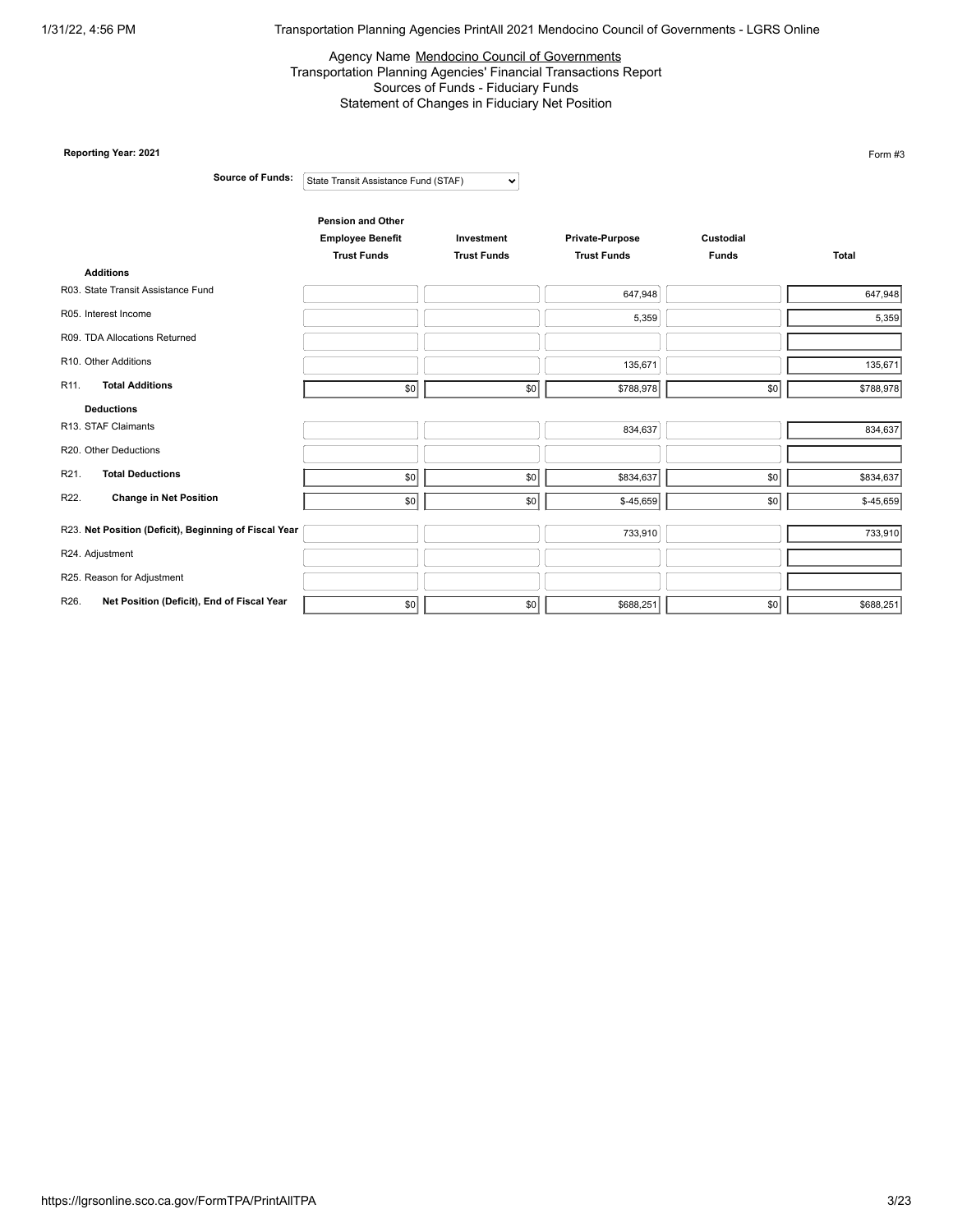## Agency Name Mendocino Council of Governments Transportation Planning Agencies' Financial Transactions Report Sources of Funds - Fiduciary Funds Statement of Changes in Fiduciary Net Position

| Reporting Year: 2021                                            |                                           |                    |                    |              | Form #3     |
|-----------------------------------------------------------------|-------------------------------------------|--------------------|--------------------|--------------|-------------|
| <b>Source of Funds:</b>                                         | Local Sales Tax and Other Fiduciary Funds | $\checkmark$       |                    |              |             |
|                                                                 | <b>Pension and Other</b>                  |                    |                    |              |             |
|                                                                 | <b>Employee Benefit</b>                   | Investment         | Private-Purpose    | Custodial    |             |
|                                                                 | <b>Trust Funds</b>                        | <b>Trust Funds</b> | <b>Trust Funds</b> | <b>Funds</b> | Total       |
| <b>Additions</b>                                                |                                           |                    |                    |              |             |
| R04. Other Locally Funded Sales Tax                             |                                           |                    |                    |              |             |
| R05. Interest Income                                            |                                           |                    | 18,236             |              | 18,236      |
| R06. Federal Grants                                             |                                           |                    |                    |              |             |
| R07. State Grants                                               |                                           |                    |                    |              |             |
| R08. Local Grants                                               |                                           |                    |                    |              |             |
| R10. Other Additions                                            |                                           |                    | 819,727            |              | 819,727     |
| <b>Total Additions</b><br>R <sub>11</sub> .                     | \$0                                       | \$0                | \$837,963          | \$0          | \$837,963   |
| <b>Deductions</b>                                               |                                           |                    |                    |              |             |
| R14. Salaries, Wages, and Fringe Benefits                       |                                           |                    |                    |              |             |
| R15. Services and Supplies                                      |                                           |                    | 159,497            |              | 159,497     |
| R16. Principal Expense                                          |                                           |                    |                    |              |             |
| R17. Interest Expense                                           |                                           |                    |                    |              |             |
| R18. Capital Outlay                                             |                                           |                    |                    |              |             |
| R19. Depreciation                                               |                                           |                    |                    |              |             |
| R20. Other Deductions                                           |                                           |                    | 1,005,514          |              | 1,005,514   |
| R <sub>21</sub> .<br><b>Total Deductions</b>                    | \$0                                       | \$0                | \$1,165,011        | \$0          | \$1,165,011 |
| <b>Change in Net Position</b><br>R22.                           | \$0                                       | \$0                | \$-327,048         | \$0          | $$-327,048$ |
| R23. Net Position (Deficit), Beginning of Fiscal Year           |                                           |                    | 2,579,197          |              | 2,579,197   |
| R24. Adjustment                                                 |                                           |                    | $\mathbf{1}$       |              |             |
| R25. Reason for Adjustment                                      |                                           |                    | Rounding error     |              |             |
| R <sub>26</sub> .<br>Net Position (Deficit), End of Fiscal Year | 30                                        | \$0                | \$2,252,150        | \$0          | \$2,252,150 |

*Note:*

*(R13) Pri-Reason for Adjustment: Rounding error*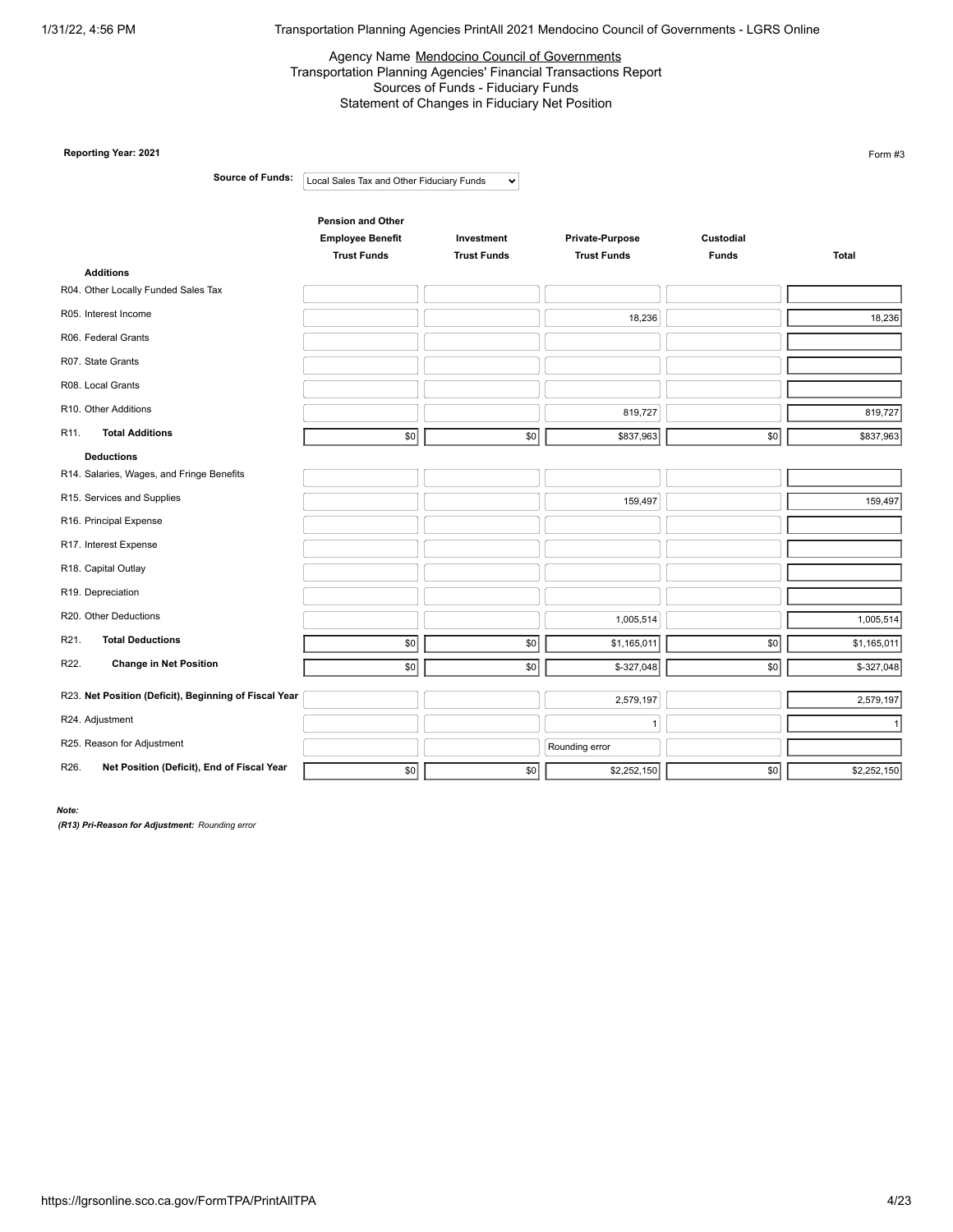**Reporting Year: 2021**

1/31/22, 4:56 PM Transportation Planning Agencies PrintAll 2021 Mendocino Council of Governments - LGRS Online

\$0|| \$671,058|| \$0|| \$0|| \$0|| \$671,058|

Form #4

#### Agency Name Mendocino Council of Governments Transportation Planning Agencies' Financial Transactions Report Governmental Funds Statement of Revenues, Expenditures, and Changes in Fund Balances

**General Special Revenue Debt Service Capital Projects Total Governmental Funds Revenues** R01. Other Locally Funded Sales Tax R02. Interest Revenue and the set of the set of the set of the set of the set of the set of the set of the set of the set of the set of the set of the set of the set of the set of the set of the set of the set of the set o R03. Federal Grants R04. State Grants 557,703 **Example 3 and State Grants** 557,703 **CONTEX 557,703** R05. Local Grants R06. Local Transportation Fund Allocation **Contract Contract Contract Contract Contract Contract Contract Contract Contract Contract Contract Contract Contract Contract Contract Contract Contract Contract Contract Contract** R07. Vehicle Registration Fees 110,881 and 110,881 and 110,881 and 110,881 and 110,881 and 110,881 and 110,881 R08. Developer Fees R09. Other Revenues R10. **Total Revenues by the set of the set of the state of the state of the state of the state of the state of the state of the state of the state of the state of the state of the state of the state of the state of the s Expenditures** R11. Salaries, Wages, and Fringe Benefits R12. Services and Supplies 1,286,753 1,286,753 R13. Principal Payments R14. Interest Payments R15. Capital Outlay R16. Other Expenditures R17. **Total Expenditures by the set of the state of the state of solutions of the state of solutions and solutions of the state state of states. The state of states and state of the state of states and state of states an** R18. **Excess (Deficiency) of Revenues Over (Under) Expenditures** \$0 | \$105,429 | \$0 | \$0 | \$0 | \$105,429 | **Other Financing Sources (Uses)** R19. Long-Term Debt Proceeds R20. Transfers In R21. Transfers Out R22. Other Financing Sources (Uses) – Other R23. **Total Other Financing Sources (Uses)** \$0 **\$0 \$0 \$0 \$0 \$0 \$0 \$0 \$0 \$0 \$0** \$0 \$0 \$0 \$0 \$ **R24.** Net Change in Fund Balances **by the state of the state of the state of the state of the state of state of state of state of state of state of state of state of state of state of state of state of state of state of s** R25. **Fund Balances (Deficits), Beginning of Fiscal Year** \$0|| \$565,631|| \$0|| \$0|| \$0|| \$565,631| R26. Prior Period/Other Adjustments 4.2 (2008) 2.2 (2009) 2.2 (2009) 2.2 (2009) 2.2 (2009) 2.2 (2009) 2.2 (2009) 2.2 (2009) 2.2 (2009) 2.2 (2009) 2.2 (2009) 2.2 (2009) 2.2 (2009) 2.2 (2009) 2.2 (2009) 2.2 (2009) 2.2 (2009) R27. Reason for Adjustment Research Rounding error R28. **Fund Balances (Deficits), End of** 4,518 557,703 719,080 110,881 1,286,753  $-2$ 

**Fiscal Year**

*Note:*

*(R27) SpRev-Reason for Adjustment: Rounding error*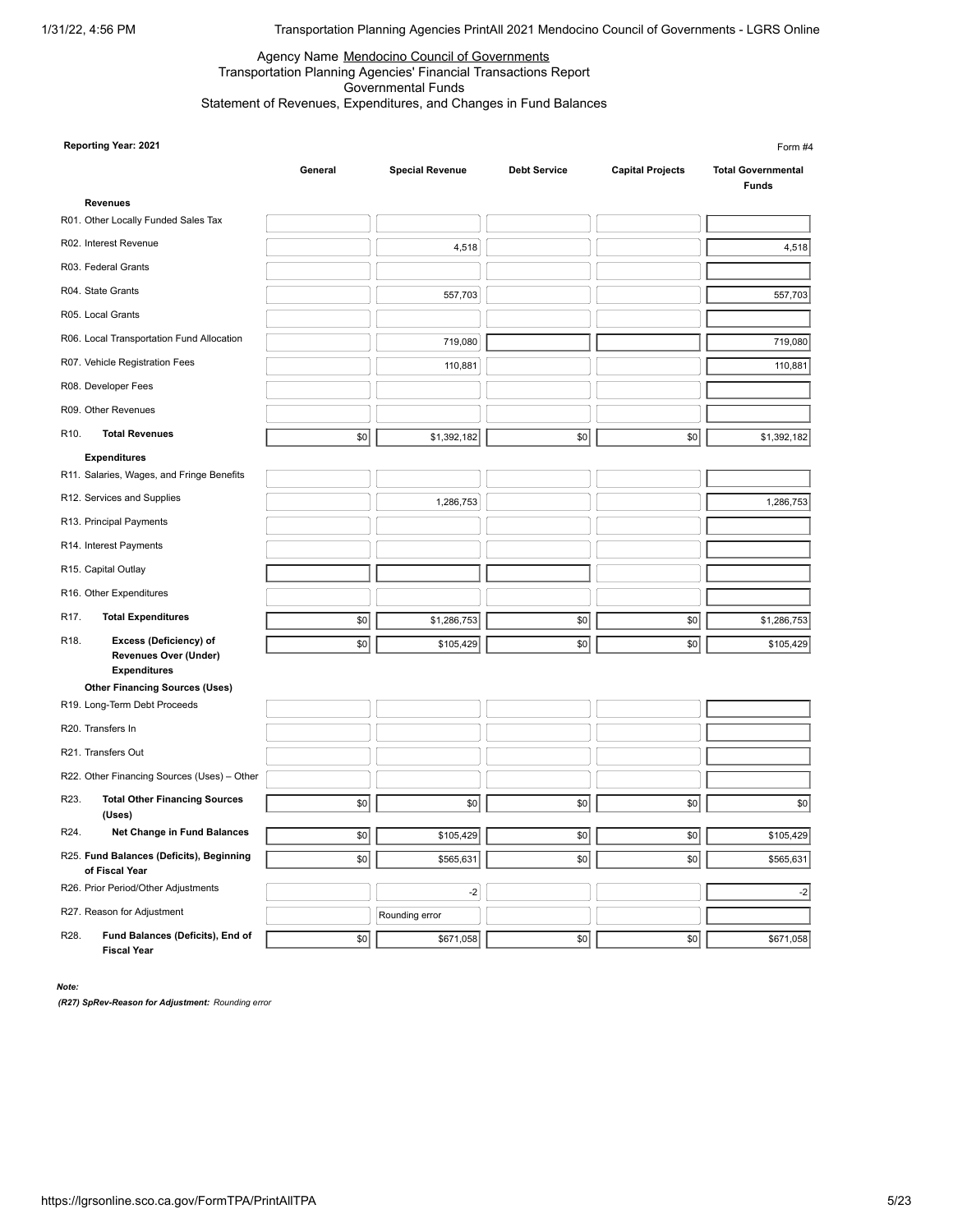## Agency Name Mendocino Council of Governments Transportation Planning Agencies' Financial Transactions Report Summary of Fiduciary Funds Statement of Changes in Fiduciary Net Position

## **Reporting Year: 2021**

|      | <b>Reporting Year: 2021</b>                                     |                                           |                                                          |                                                        | Form #5                      |
|------|-----------------------------------------------------------------|-------------------------------------------|----------------------------------------------------------|--------------------------------------------------------|------------------------------|
|      |                                                                 | <b>Local Transportation</b><br>Fund (LTF) | <b>State Transit</b><br><b>Assistance Fund</b><br>(STAF) | <b>Local Sales Tax/Other</b><br><b>Fiduciary Funds</b> | <b>Total Fiduciary Funds</b> |
|      | <b>Additions</b>                                                |                                           |                                                          |                                                        |                              |
|      | R01. Local Transportation Fund (1/4c)                           | 5,009,662                                 |                                                          |                                                        | 5,009,662                    |
|      | R02. State Transit Assistance Fund                              |                                           | 647,948                                                  |                                                        | 647,948                      |
|      | R03. Other Locally Funded Sales Tax                             |                                           |                                                          |                                                        |                              |
|      | R04. Interest Income                                            | 12,458                                    | 5,359                                                    | 18,236                                                 | 36,053                       |
|      | R05. Federal Grants                                             |                                           |                                                          |                                                        |                              |
|      | R06. State Grants                                               |                                           |                                                          |                                                        |                              |
|      | R07. Local Grants                                               |                                           |                                                          |                                                        |                              |
|      | R08. TDA Allocations Returned                                   |                                           |                                                          |                                                        |                              |
|      | R09. Other Additions                                            |                                           | 135,671                                                  | 819,727                                                | 955,398                      |
| R10. | <b>Total Additions</b>                                          | \$5,022,120                               | \$788,978                                                | \$837,963                                              | \$6,649,061                  |
|      | <b>Deductions</b>                                               |                                           |                                                          |                                                        |                              |
|      | R11. LTF Claimants, Planning, and<br>Administration             | 4,267,703                                 |                                                          |                                                        | 4,267,703                    |
|      | R12. STAF Claimants                                             |                                           | 834,637                                                  |                                                        | 834,637                      |
|      | R13. Salaries, Wages, and Fringe<br><b>Benefits</b>             |                                           |                                                          |                                                        |                              |
|      | R14. Services and Supplies                                      |                                           |                                                          | 159,497                                                | 159,497                      |
|      | R15. Principal Expense                                          |                                           |                                                          |                                                        |                              |
|      | R16. Interest Expense                                           |                                           |                                                          |                                                        |                              |
|      | R17. Capital Outlay                                             |                                           |                                                          |                                                        |                              |
|      | R18. Depreciation                                               |                                           |                                                          |                                                        |                              |
|      | R19. Other Deductions                                           |                                           |                                                          | 1,005,514                                              | 1,005,514                    |
| R20. | <b>Total Deductions</b>                                         | \$4,267,703                               | \$834,637                                                | \$1,165,011                                            | \$6,267,351                  |
| R21. | <b>Change in Net Position</b>                                   | \$754,417                                 | \$-45,659                                                | \$-327,048                                             | \$381,710                    |
|      | R22. Net Position (Deficit),<br><b>Beginning of Fiscal Year</b> | \$1,801,118                               | \$733,910                                                | \$2,579,197                                            | \$5,114,225                  |
|      | R23. Adjustment                                                 | $-1$                                      |                                                          | 1                                                      |                              |
| R25. | Net Position (Deficit), End of<br><b>Fiscal Year</b>            | \$2,555,534                               | \$688,251                                                | \$2,252,150                                            | \$5,495,935                  |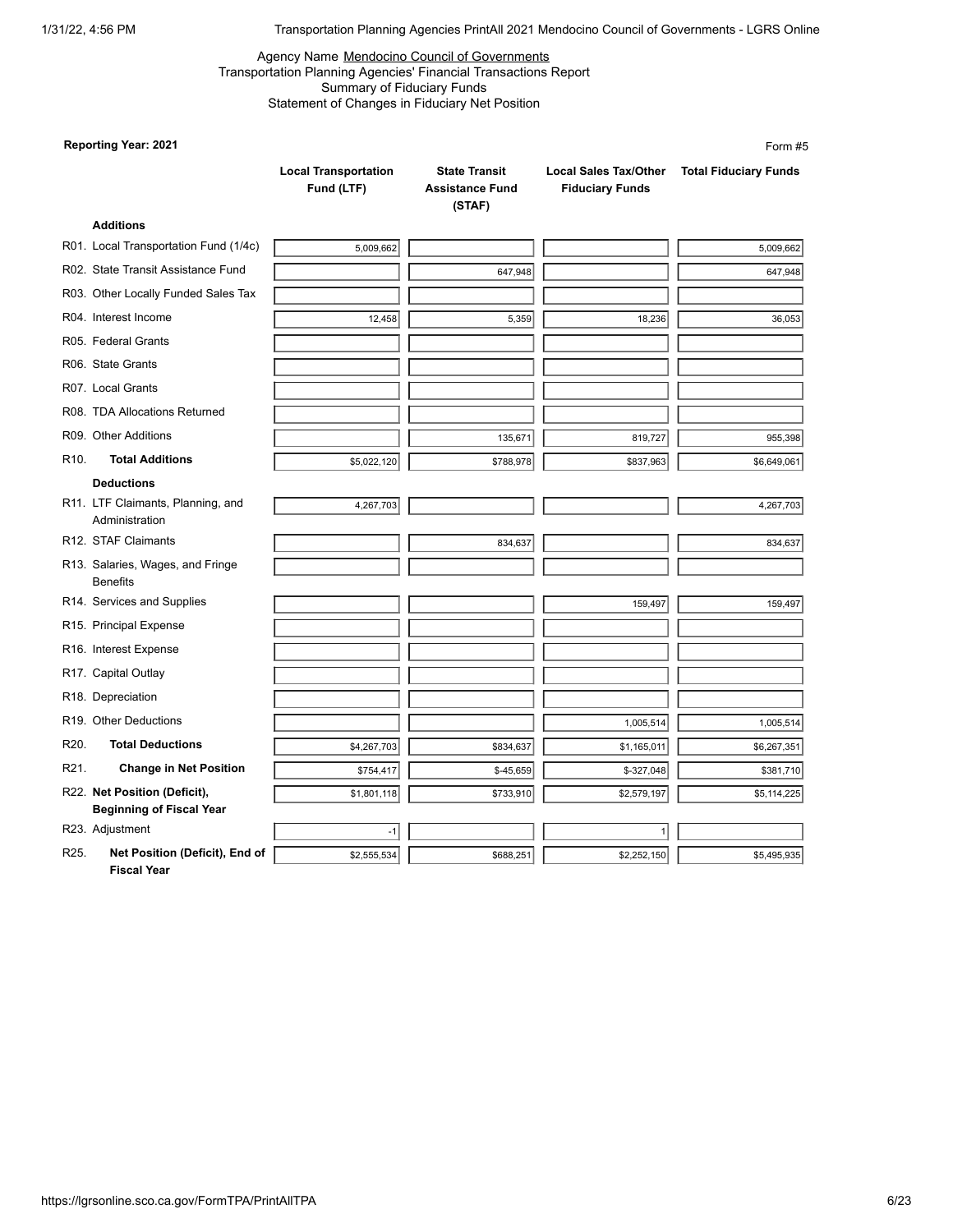#### Agency Name Mendocino Council of Governments Transportation Planning Agencies' Financial Transactions Report Sources of Funds - Fiduciary Funds Statement of Fiduciary Net Position

|                   | Reporting Year: 2021                                             |                                                     |                    |                    |              | Form #8     |
|-------------------|------------------------------------------------------------------|-----------------------------------------------------|--------------------|--------------------|--------------|-------------|
|                   | <b>Source of Funds:</b>                                          | Local Transportation Fund (LTF)                     | $\checkmark$       |                    |              |             |
|                   | R01. County Name (1 of 1) (Record Completed)                     | Mendocino                                           | $\checkmark$       |                    |              |             |
|                   |                                                                  | <b>Pension and Other</b><br><b>Employee Benefit</b> | Investment         | Private-Purpose    | Custodial    |             |
|                   | <b>Assets</b>                                                    | <b>Trust Funds</b>                                  | <b>Trust Funds</b> | <b>Trust Funds</b> | <b>Funds</b> | Total       |
|                   | R02. Cash and Investments                                        |                                                     |                    | 2,018,685          |              | 2,018,685   |
|                   | R03. Accounts Receivable                                         |                                                     |                    |                    |              |             |
|                   |                                                                  |                                                     |                    | 967,932            |              | 967,932     |
|                   | R04. Interest Receivable                                         |                                                     |                    |                    |              |             |
|                   | R05. Due from Other Funds                                        |                                                     |                    | 92,239             |              | 92,239      |
|                   | R06. Due from Other Governments                                  |                                                     |                    |                    |              |             |
|                   | R07. Other Assets                                                |                                                     |                    |                    |              |             |
| R08.              | <b>Total Assets</b>                                              | \$0                                                 | \$0                | \$3,078,856        | \$0          | \$3,078,856 |
|                   | R09. Deferred Outflows of Resources                              |                                                     |                    |                    |              |             |
| R <sub>10</sub> . | <b>Total Assets and Deferred Outflows of</b><br><b>Resources</b> | \$0                                                 | \$0                | \$3,078,856        | \$0          | \$3,078,856 |
|                   | Liabilities                                                      |                                                     |                    |                    |              |             |
|                   | R11. Accounts Payable                                            |                                                     |                    | 401,283            |              | 401,283     |
|                   | R12. Allocations Payable                                         |                                                     |                    | 122,039            |              | 122,039     |
|                   | R13. Due to Other Funds                                          |                                                     |                    |                    |              |             |
|                   | R14. Due to Other Governments                                    |                                                     |                    |                    |              |             |
|                   | R15. Other Liabilities                                           |                                                     |                    |                    |              |             |
| R <sub>16</sub> . | <b>Total Liabilities</b>                                         | \$0                                                 | \$0                | \$523,322          | \$0          | \$523,322   |
|                   | R17. Deferred Inflows of Resources                               |                                                     |                    |                    |              |             |
| R <sub>18</sub> . | Total Liabilities and Deferred Inflows of<br><b>Resources</b>    | \$0                                                 | \$0                | \$523,322          | \$0          | \$523,322   |
|                   | <b>Net Position</b>                                              |                                                     |                    |                    |              |             |
| R <sub>19</sub> . | <b>Total Net Position</b>                                        | $\pmb{0}$                                           | $\mathbf 0$        | 2,555,534          | $\mathbf 0$  | 2,555,534   |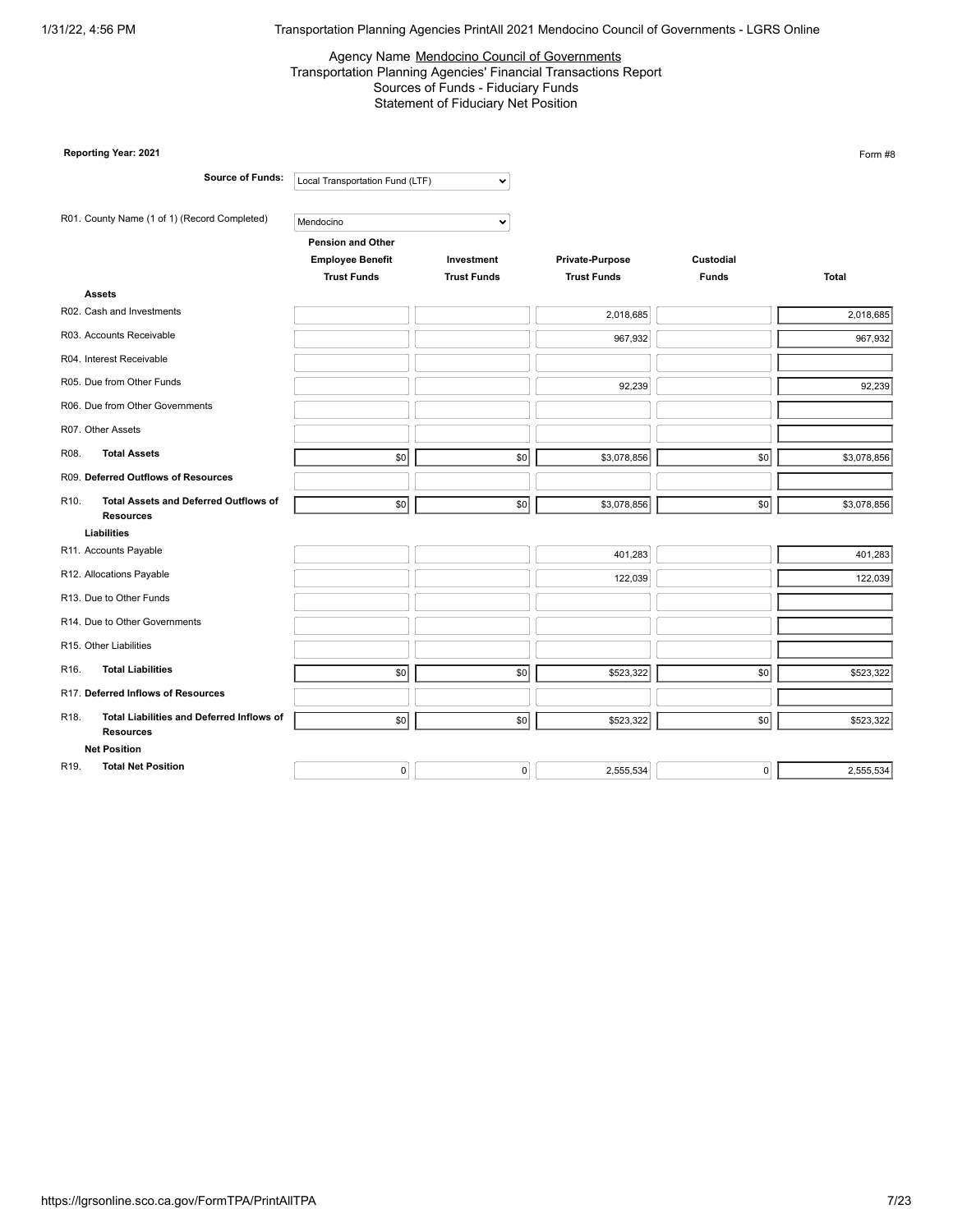#### Agency Name Mendocino Council of Governments Transportation Planning Agencies' Financial Transactions Report Sources of Funds - Fiduciary Funds Statement of Fiduciary Net Position

|                   | Reporting Year: 2021                                             |                                      |                    |                    |              | Form #8   |
|-------------------|------------------------------------------------------------------|--------------------------------------|--------------------|--------------------|--------------|-----------|
|                   | <b>Source of Funds:</b>                                          | State Transit Assistance Fund (STAF) | $\checkmark$       |                    |              |           |
|                   |                                                                  | <b>Pension and Other</b>             |                    |                    |              |           |
|                   |                                                                  | <b>Employee Benefit</b>              | Investment         | Private-Purpose    | Custodial    |           |
|                   |                                                                  | <b>Trust Funds</b>                   | <b>Trust Funds</b> | <b>Trust Funds</b> | <b>Funds</b> | Total     |
|                   | <b>Assets</b>                                                    |                                      |                    |                    |              |           |
|                   | R02. Cash and Investments                                        |                                      |                    | 707,012            |              | 707,012   |
|                   | R03. Accounts Receivable                                         |                                      |                    | 189,898            |              | 189,898   |
|                   | R04. Interest Receivable                                         |                                      |                    |                    |              |           |
|                   | R05. Due from Other Funds                                        |                                      |                    |                    |              |           |
|                   | R06. Due from Other Governments                                  |                                      |                    |                    |              |           |
|                   | R07. Other Assets                                                |                                      |                    |                    |              |           |
| R08.              | <b>Total Assets</b>                                              | \$0                                  | \$0                | \$896,910          | \$0          | \$896,910 |
|                   | R09. Deferred Outflows of Resources                              |                                      |                    |                    |              |           |
| R <sub>10</sub> . | <b>Total Assets and Deferred Outflows of</b><br><b>Resources</b> | \$0                                  | \$0                | \$896,910          | \$0          | \$896,910 |
|                   | Liabilities                                                      |                                      |                    |                    |              |           |
|                   | R11. Accounts Payable                                            |                                      |                    | 208,659            |              | 208,659   |
|                   | R12. Allocations Payable                                         |                                      |                    |                    |              |           |
|                   | R13. Due to Other Funds                                          |                                      |                    |                    |              |           |
|                   | R14. Due to Other Governments                                    |                                      |                    |                    |              |           |
|                   | R15. Other Liabilities                                           |                                      |                    |                    |              |           |
| R <sub>16</sub> . | <b>Total Liabilities</b>                                         | \$0                                  | \$0                | \$208,659          | \$0          | \$208,659 |
|                   | R17. Deferred Inflows of Resources                               |                                      |                    |                    |              |           |
| R <sub>18</sub> . | Total Liabilities and Deferred Inflows of<br><b>Resources</b>    | \$0                                  | \$0                | \$208,659          | \$0          | \$208,659 |
|                   | <b>Net Position</b>                                              |                                      |                    |                    |              |           |
| R19.              | <b>Total Net Position</b>                                        | $\mathbf 0$                          | 0                  | 688,251            | 0            | 688,251   |
|                   |                                                                  |                                      |                    |                    |              |           |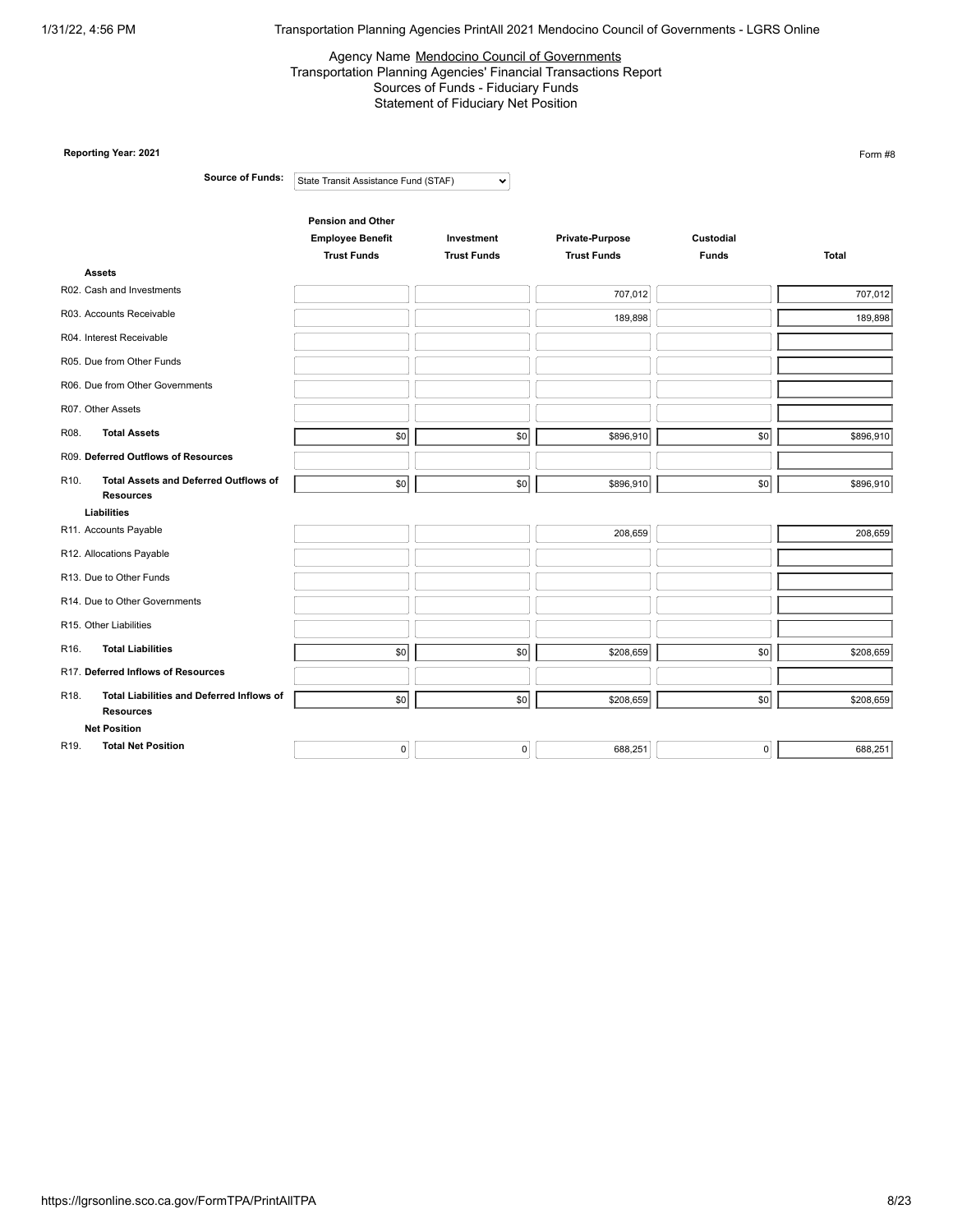#### Agency Name Mendocino Council of Governments Transportation Planning Agencies' Financial Transactions Report Sources of Funds - Fiduciary Funds Statement of Fiduciary Net Position

|                   | Reporting Year: 2021                                             |                                               |                                  |                                       |                           | Form #8      |
|-------------------|------------------------------------------------------------------|-----------------------------------------------|----------------------------------|---------------------------------------|---------------------------|--------------|
|                   | <b>Source of Funds:</b>                                          | Local Sales Tax and Other Fiduciary Funds     | $\checkmark$                     |                                       |                           |              |
|                   |                                                                  | <b>Pension and Other</b>                      |                                  |                                       |                           |              |
|                   |                                                                  | <b>Employee Benefit</b><br><b>Trust Funds</b> | Investment<br><b>Trust Funds</b> | Private-Purpose<br><b>Trust Funds</b> | Custodial<br><b>Funds</b> | <b>Total</b> |
|                   | <b>Assets</b>                                                    |                                               |                                  |                                       |                           |              |
|                   | R02. Cash and Investments                                        |                                               |                                  | 2,381,518                             |                           | 2,381,518    |
|                   | R03. Accounts Receivable                                         |                                               |                                  | 787,764                               |                           | 787,764      |
|                   | R04. Interest Receivable                                         |                                               |                                  |                                       |                           |              |
|                   | R05. Due from Other Funds                                        |                                               |                                  |                                       |                           |              |
|                   | R06. Due from Other Governments                                  |                                               |                                  |                                       |                           |              |
|                   | R06.5 Capital Assets (Net)                                       |                                               |                                  |                                       |                           |              |
|                   | R07. Other Assets                                                |                                               |                                  |                                       |                           |              |
| R08.              | <b>Total Assets</b>                                              | \$0                                           | \$0                              | \$3,169,282                           | \$0                       | \$3,169,282  |
| R09.              | <b>Deferred Outflows of Resources</b>                            |                                               |                                  |                                       |                           |              |
| R <sub>10</sub> . | <b>Total Assets and Deferred Outflows of</b><br><b>Resources</b> | \$0                                           | \$0                              | \$3,169,282                           | \$0                       | \$3,169,282  |
|                   | Liabilities                                                      |                                               |                                  |                                       |                           |              |
|                   | R11. Accounts Payable                                            |                                               |                                  | 917,132                               |                           | 917,132      |
|                   | R13. Due to Other Funds                                          |                                               |                                  |                                       |                           |              |
|                   | R14. Due to Other Governments                                    |                                               |                                  |                                       |                           |              |
|                   | R15. Other Liabilities                                           |                                               |                                  |                                       |                           |              |
| R16.              | <b>Total Liabilities</b>                                         | \$0                                           | \$0                              | \$917,132                             | \$0                       | \$917,132    |
|                   | R17. Deferred Inflows of Resources                               |                                               |                                  |                                       |                           |              |
| R <sub>18</sub> . | Total Liabilities and Deferred Inflows of<br><b>Resources</b>    | \$0                                           | \$0                              | \$917,132                             | \$0                       | \$917,132    |
|                   | <b>Net Position</b>                                              |                                               |                                  |                                       |                           |              |
| R19.              | <b>Total Net Position</b>                                        | $\mathbf 0$                                   | 0                                | 2,252,150                             | 0                         | 2,252,150    |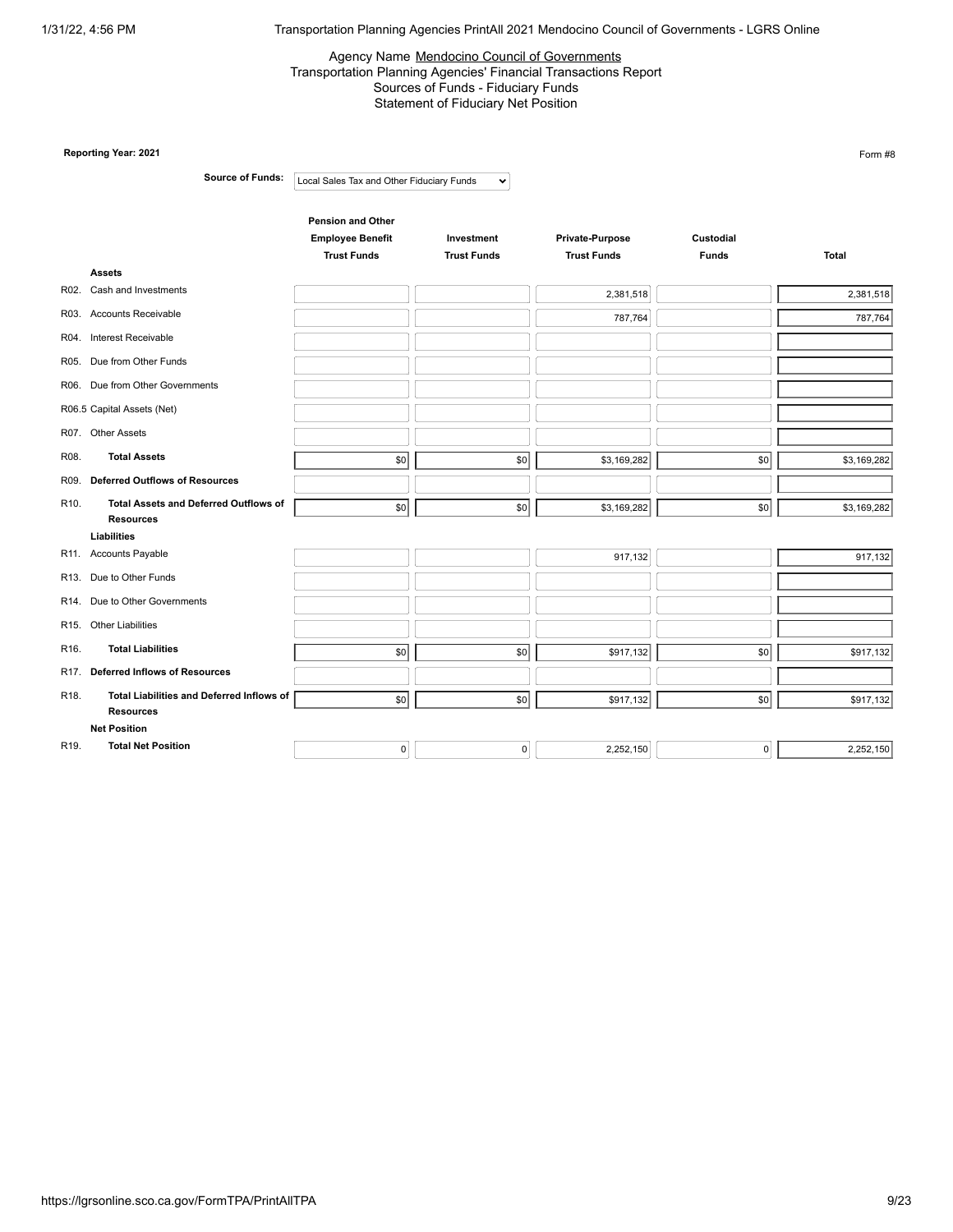#### Agency Name Mendocino Council of Governments Transportation Planning Agencies' Financial Transactions Report Balance Sheet Governmental Funds

|                   | Reporting Year: 2021                                           |         |                        |                     |                         | Form #9                                   |
|-------------------|----------------------------------------------------------------|---------|------------------------|---------------------|-------------------------|-------------------------------------------|
|                   |                                                                | General | <b>Special Revenue</b> | <b>Debt Service</b> | <b>Capital Projects</b> | <b>Total Governmental</b><br><b>Funds</b> |
|                   | <b>Assets</b>                                                  |         |                        |                     |                         |                                           |
|                   | R01. Cash and Investments                                      |         | 710,657                |                     |                         | 710,657                                   |
|                   | R02. Accounts Receivable                                       |         | 200,570                |                     |                         | 200,570                                   |
|                   | R03. Interest Receivable                                       |         |                        |                     |                         |                                           |
|                   | R04. Due from Other Funds                                      |         | 122,039                |                     |                         | 122,039                                   |
|                   | R05. Due from Other Governments                                |         |                        |                     |                         |                                           |
|                   | R06. Other Assets 1                                            |         |                        |                     |                         |                                           |
|                   | R07. Other Assets 2                                            |         |                        |                     |                         |                                           |
|                   | R08. Other Assets 3                                            |         |                        |                     |                         |                                           |
| R09.              | <b>Total Assets</b>                                            | \$0     | \$1,033,266            | \$0                 | \$0                     | \$1,033,266                               |
|                   | R10. Deferred Outflows of Resources                            |         |                        |                     |                         |                                           |
| R11.              | <b>Total Assets and Deferred</b>                               | \$0     | \$1,033,266            | \$0                 | \$0                     | \$1,033,266                               |
|                   | <b>Outflows of Resources</b><br>Liabilities                    |         |                        |                     |                         |                                           |
|                   | R12. Accounts Payable                                          |         | 269,969                |                     |                         | 269,969                                   |
|                   | R13. Allocations Payable                                       |         |                        |                     |                         |                                           |
|                   |                                                                |         |                        |                     |                         |                                           |
|                   | R14. Due to Other Funds                                        |         | 92,239                 |                     |                         | 92,239                                    |
|                   | R15. Due to Other Governments                                  |         |                        |                     |                         |                                           |
|                   | R16. Other Liabilities 1                                       |         |                        |                     |                         |                                           |
|                   | R17. Other Liabilities 2                                       |         |                        |                     |                         |                                           |
|                   | R18. Other Liabilities 3                                       |         |                        |                     |                         |                                           |
| R <sub>19</sub> . | <b>Total Liabilities</b>                                       | \$0     | \$362,208              | \$0                 | \$0                     | \$362,208                                 |
|                   | R20. Deferred Inflows of Resources                             |         |                        |                     |                         |                                           |
| R <sub>21</sub> . | <b>Total Liabilities and Deferred</b>                          | \$0     | \$362,208              | \$0                 | \$0                     | \$362,208                                 |
|                   | <b>Inflows of Resources</b><br><b>Fund Balances (Deficits)</b> |         |                        |                     |                         |                                           |
|                   | R22. Nonspendable                                              |         |                        |                     |                         |                                           |
|                   | R23. Restricted                                                |         |                        |                     |                         |                                           |
|                   | R24. Committed                                                 |         | 671,058                |                     |                         | 671,058                                   |
|                   | R25. Assigned                                                  |         |                        |                     |                         |                                           |
|                   | R26. Unassigned                                                |         |                        |                     |                         |                                           |
| R27.              | <b>Total Fund Balances (Deficits)</b>                          | \$0     | \$671,058              | \$0                 | \$0                     | \$671,058                                 |
| R28.              | <b>Total Liabilities, Deferred</b><br>Inflows of Resources and | \$0     | \$1,033,266            | \$0                 | \$0                     | \$1,033,266                               |

**Fund Balances (Deficits)**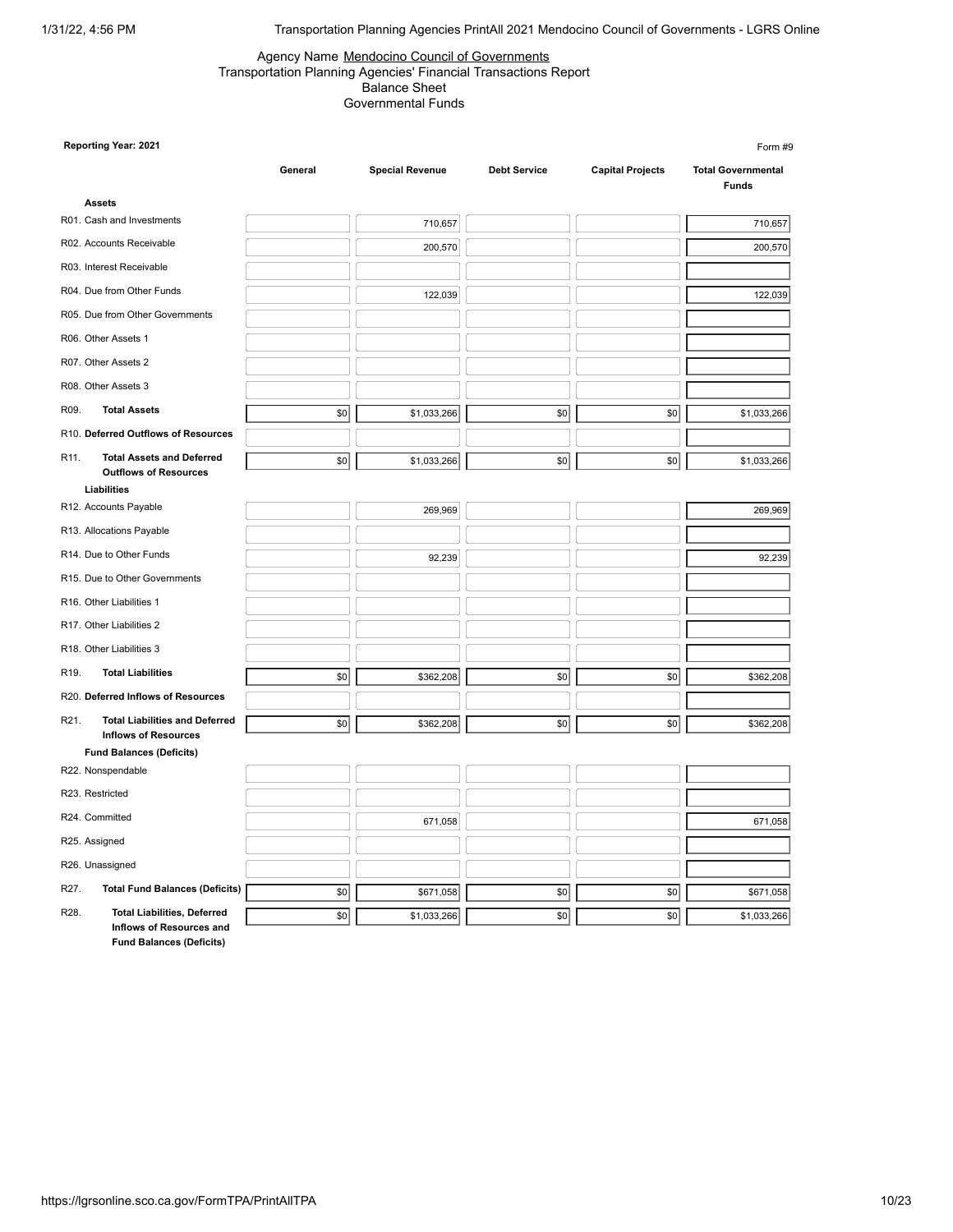#### Agency Name Mendocino Council of Governments Transportation Planning Agencies' Financial Transactions Report Statement of Fiduciary Net Position Summary of Fiduciary Funds

|                   | <b>Reporting Year: 2021</b>                                                                                           |                                           |                                                          |                                                        | Form #10                     |
|-------------------|-----------------------------------------------------------------------------------------------------------------------|-------------------------------------------|----------------------------------------------------------|--------------------------------------------------------|------------------------------|
|                   |                                                                                                                       | <b>Local Transportation</b><br>Fund (LTF) | <b>State Transit</b><br><b>Assistance Fund</b><br>(STAF) | <b>Local Sales Tax/Other</b><br><b>Fiduciary Funds</b> | <b>Total Fiduciary Funds</b> |
|                   | <b>Assets</b>                                                                                                         |                                           |                                                          |                                                        |                              |
|                   | R01. Cash and Investments                                                                                             | 2,018,685                                 | 707,012                                                  | 2,381,518                                              | 5,107,215                    |
|                   | R02. Accounts Receivable                                                                                              | 967,932                                   | 189,898                                                  | 787,764                                                | 1,945,594                    |
|                   | R03. Interest Receivable                                                                                              |                                           |                                                          |                                                        |                              |
|                   | R04. Due from Other Funds                                                                                             | 92,239                                    |                                                          |                                                        | 92,239                       |
|                   | R05. Due from Other<br>Governments                                                                                    |                                           |                                                          |                                                        |                              |
|                   | R06. Capital Assets (net)                                                                                             |                                           |                                                          |                                                        |                              |
|                   | R07. Other Assets                                                                                                     |                                           |                                                          |                                                        |                              |
| R08.              | <b>Total Assets</b>                                                                                                   | \$3,078,856                               | \$896,910                                                | \$3,169,282                                            | \$7,145,048                  |
|                   | R09. Deferred Outflows of<br><b>Resources</b>                                                                         |                                           |                                                          |                                                        |                              |
| R <sub>10</sub> . | <b>Total Assets and</b><br><b>Deferred</b><br><b>Outflows of</b><br><b>Resources</b><br><b>Liabilities</b>            | \$3,078,856                               | \$896,910                                                | \$3,169,282                                            | \$7,145,048                  |
|                   | R11. Accounts Payable                                                                                                 | 401,283                                   | 208,659                                                  | 917,132                                                | 1,527,074                    |
|                   | R12. Allocations Payable                                                                                              | 122,039                                   |                                                          |                                                        | 122,039                      |
|                   | R13. Due to Other Funds                                                                                               |                                           |                                                          |                                                        |                              |
|                   | R <sub>14</sub> . Due to Other<br>Governments                                                                         |                                           |                                                          |                                                        |                              |
|                   | R <sub>15</sub> . Other Liabilities                                                                                   |                                           |                                                          |                                                        |                              |
| R <sub>16</sub> . | <b>Total Liabilities</b>                                                                                              | \$523,322                                 | \$208,659                                                | \$917,132                                              | \$1,649,113                  |
|                   | R17. Deferred Inflows of                                                                                              |                                           |                                                          |                                                        |                              |
| R <sub>18</sub> . | <b>Resources</b><br><b>Total Liabilities</b><br>and Deferred<br>Inflows of<br><b>Resources</b><br><b>Net Position</b> | \$523,322                                 | \$208,659                                                | \$917,132                                              | \$1,649,113                  |
| R <sub>19</sub> . | <b>Total Net Position</b>                                                                                             | \$2,555,534                               | \$688,251                                                | \$2,252,150                                            | \$5,495,935                  |
|                   |                                                                                                                       |                                           |                                                          |                                                        |                              |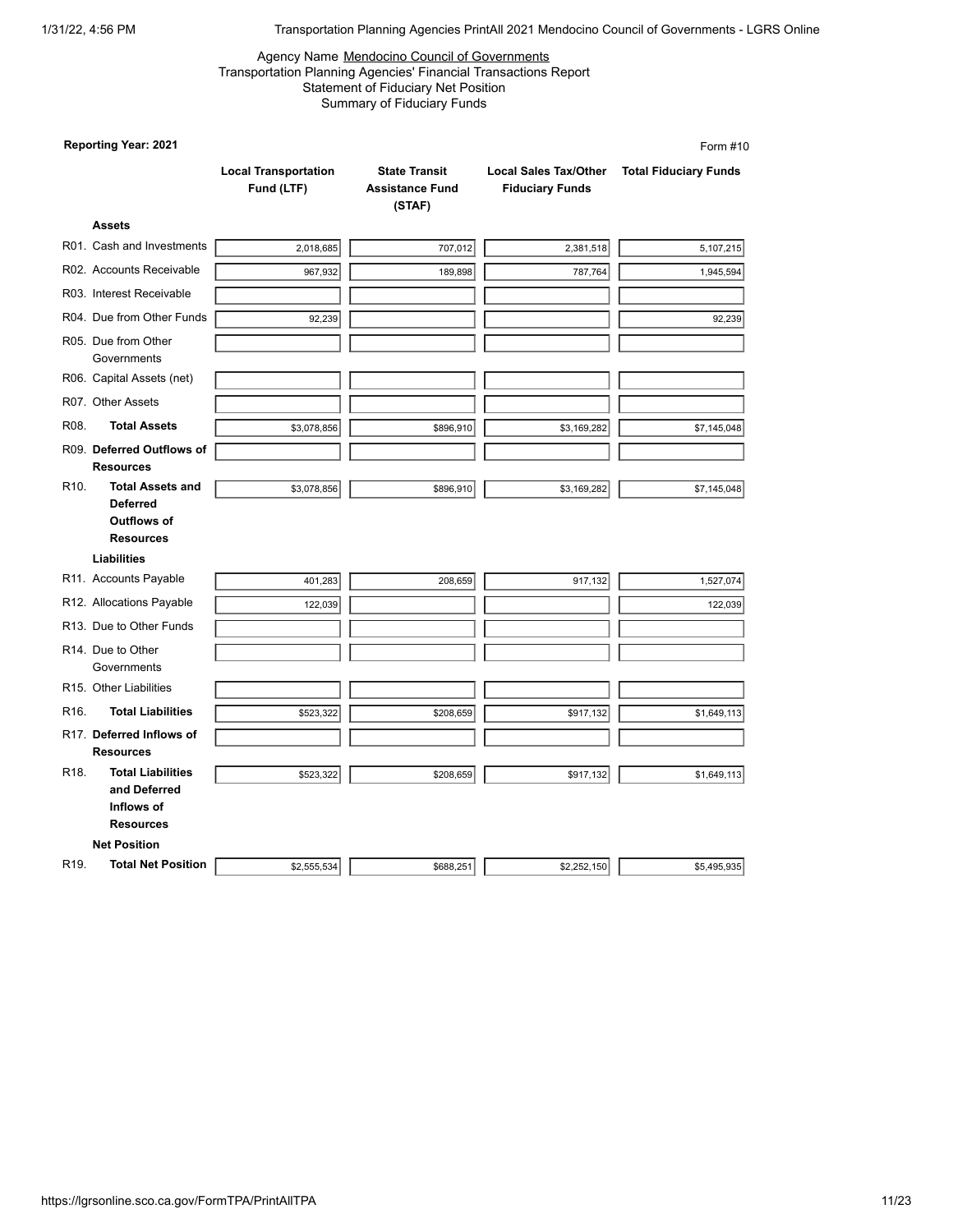Agency Name Mendocino Council of Governments Transportation Planning Agencies' Financial Transactions Report Noncurrent Assets, Deferred Outflows of Resources, Noncurrent Liabilities, and Deferred Inflows of Resources Governmental Funds

|                   | <b>Reporting Year: 2021</b>                                                 |                                                                   | Form #12                                                                 |
|-------------------|-----------------------------------------------------------------------------|-------------------------------------------------------------------|--------------------------------------------------------------------------|
|                   | <b>Noncurrent Assets</b>                                                    | <b>Noncurrent Assets/Deferred</b><br><b>Outflows of Resources</b> | <b>Noncurrent</b><br>Liabilities/Deferred Inflows of<br><b>Resources</b> |
|                   | <b>Capital Assets</b>                                                       |                                                                   |                                                                          |
| R01.              | Land                                                                        |                                                                   |                                                                          |
| R <sub>02</sub> . | Buildings and Improvements                                                  |                                                                   |                                                                          |
| R03.              | Equipment                                                                   |                                                                   |                                                                          |
| R04.              | <b>Construction in Progress</b>                                             |                                                                   |                                                                          |
| R05.              | <b>Other Capital Assets</b>                                                 |                                                                   |                                                                          |
| R06.              | Less: Accumulated Depreciation/Amortization                                 |                                                                   |                                                                          |
|                   | R07. Net Pension Asset                                                      |                                                                   |                                                                          |
|                   | R08. Net OPEB Asset                                                         |                                                                   |                                                                          |
|                   | R09. Other Noncurrent Assets 1                                              |                                                                   |                                                                          |
|                   | R10. Other Noncurrent Assets 2                                              |                                                                   |                                                                          |
| R <sub>11</sub> . | <b>Total Noncurrent Assets</b>                                              |                                                                   |                                                                          |
|                   | <b>Deferred Outflows of Resources</b>                                       |                                                                   |                                                                          |
| R <sub>12</sub> . | <b>Related to Pensions</b>                                                  |                                                                   |                                                                          |
| R <sub>13</sub> . | Related to OPEB                                                             |                                                                   |                                                                          |
| R <sub>14</sub>   | Related to Debt Refunding                                                   |                                                                   |                                                                          |
| R <sub>15</sub> . | <b>Other Deferred Outflows of Resources</b>                                 |                                                                   |                                                                          |
| R <sub>16</sub> . | <b>Total Deferred Outflows of Resources</b>                                 |                                                                   |                                                                          |
| R <sub>17</sub> . | <b>Total Noncurrent Assets and Deferred Outflows of</b><br><b>Resources</b> |                                                                   |                                                                          |
|                   | <b>Noncurrent Liabilities</b>                                               |                                                                   |                                                                          |
| R <sub>18</sub> . | Deposits and Advances                                                       |                                                                   |                                                                          |
| R <sub>19</sub> . | <b>Compensated Absences</b>                                                 |                                                                   |                                                                          |
| R <sub>20</sub> . | Revenue Bonds                                                               |                                                                   | 0                                                                        |
| R <sub>21</sub> . | Certificates of Participation                                               |                                                                   | 0                                                                        |
| R22.              | <b>Notes</b>                                                                |                                                                   | 0                                                                        |
| R <sub>23</sub> . | Lease Principal                                                             |                                                                   | $\overline{0}$                                                           |
| R24.              | Other Long-Term Debt                                                        |                                                                   | $\mathbf 0$                                                              |
| R <sub>25</sub> . | Net Pension Liability                                                       |                                                                   |                                                                          |
| R <sub>26</sub> . | Net OPEB Liability                                                          |                                                                   |                                                                          |
| R27.              | <b>Other Noncurrent Liabilities 1</b>                                       |                                                                   |                                                                          |
| R <sub>28</sub> . | <b>Other Noncurrent Liabilities 2</b>                                       |                                                                   |                                                                          |
| R <sub>29</sub> . | <b>Total Noncurrent Liabilities</b>                                         |                                                                   | \$0                                                                      |
|                   | <b>Deferred Inflows of Resources</b>                                        |                                                                   |                                                                          |
| R30.              | <b>Related to Pensions</b>                                                  |                                                                   |                                                                          |
| R31.              | Related to OPEB                                                             |                                                                   |                                                                          |
| R32.              | Related to Debt Refunding                                                   |                                                                   |                                                                          |
| R33.              | Other Deferred Inflows of Resources                                         |                                                                   |                                                                          |
| R34.              | <b>Total Deferred Inflows of Resources</b>                                  |                                                                   | \$0                                                                      |
| R35.              | Total Noncurrent Liabilities and Deferred Inflows of<br>Resources           |                                                                   | \$0                                                                      |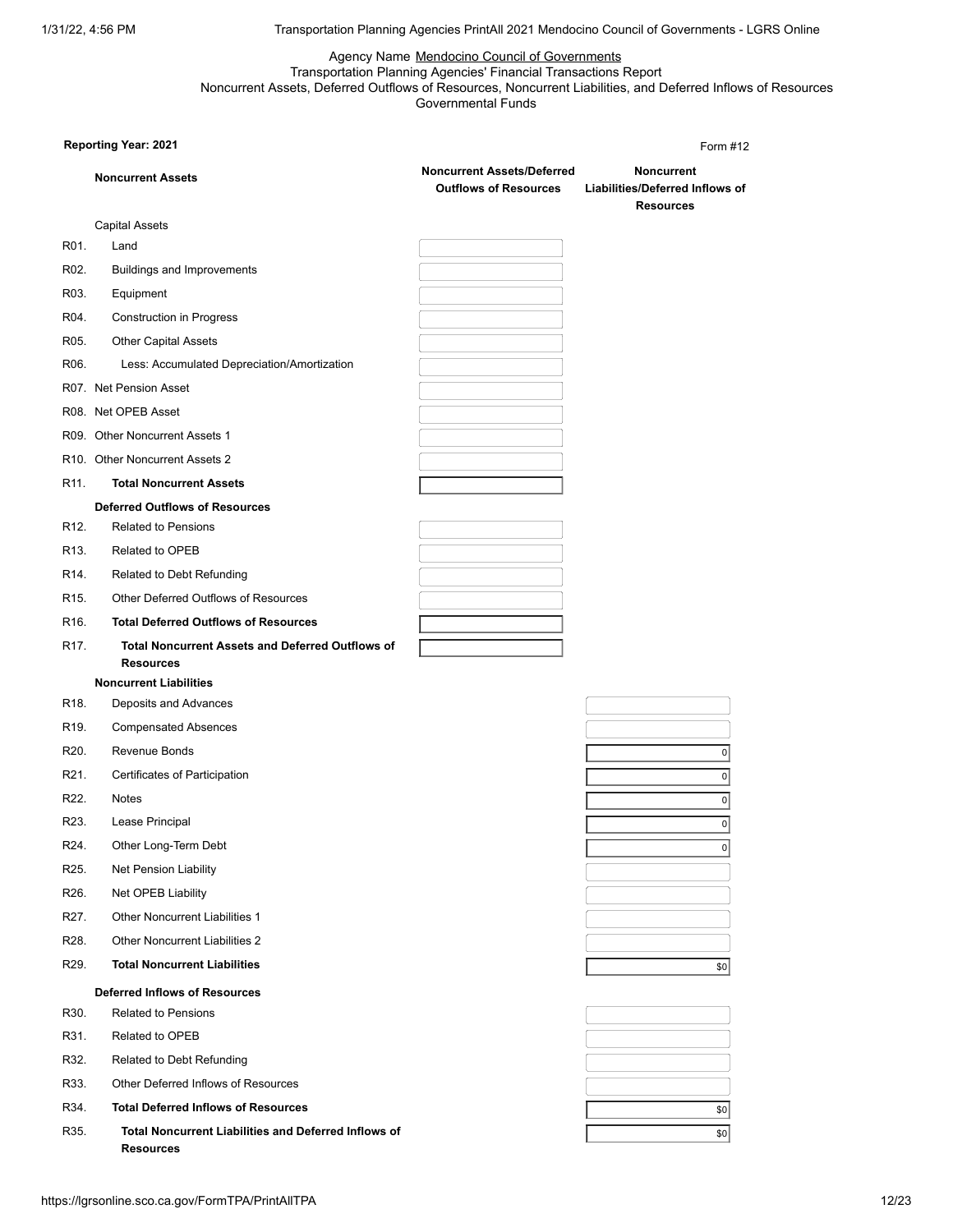## Agency Name Mendocino Council of Governments Transportation Planning Agencies' Financial Transactions Report Local Transportation Fund Statement of Apportionments by Areas of Apportionment

## **Reporting Year: 2021**

**County Name Areas of Apportionment Amounts Apportioned Pursuant to CCR 6644** 1. Mendocino v City of Ukiah 664,741 2. Mendocino  $\overline{\smile}$  City of Fort Bragg 307,750 3. Mendocino  $\overline{\phantom{a}}$  City of Willits 210,082 4. Mendocino  $\vert \cdot \vert$  City of Point Arena 18,354 5. Mendocino  $\vee$  County of Mendocino 2,457,445Select  $\overline{\mathbf{v}}$ Total: 3,658,372

| Areas of Apportionment List: |                               |                            |  |  |  |  |
|------------------------------|-------------------------------|----------------------------|--|--|--|--|
| <b>County Name</b>           | <b>Areas of Apportionment</b> | <b>Amounts Apportioned</b> |  |  |  |  |
| 1. Mendocino                 | City of Ukiah                 | \$664,741                  |  |  |  |  |
| 2. Mendocino                 | City of Fort Bragg            | \$307,750                  |  |  |  |  |
| 3. Mendocino                 | City of Willits               | \$210,082                  |  |  |  |  |
| 4. Mendocino                 | City of Point Arena           | \$18,354                   |  |  |  |  |
| 5. Mendocino                 | County of Mendocino           | \$2,457,445                |  |  |  |  |

**Total:** \$3,658,372

Form #13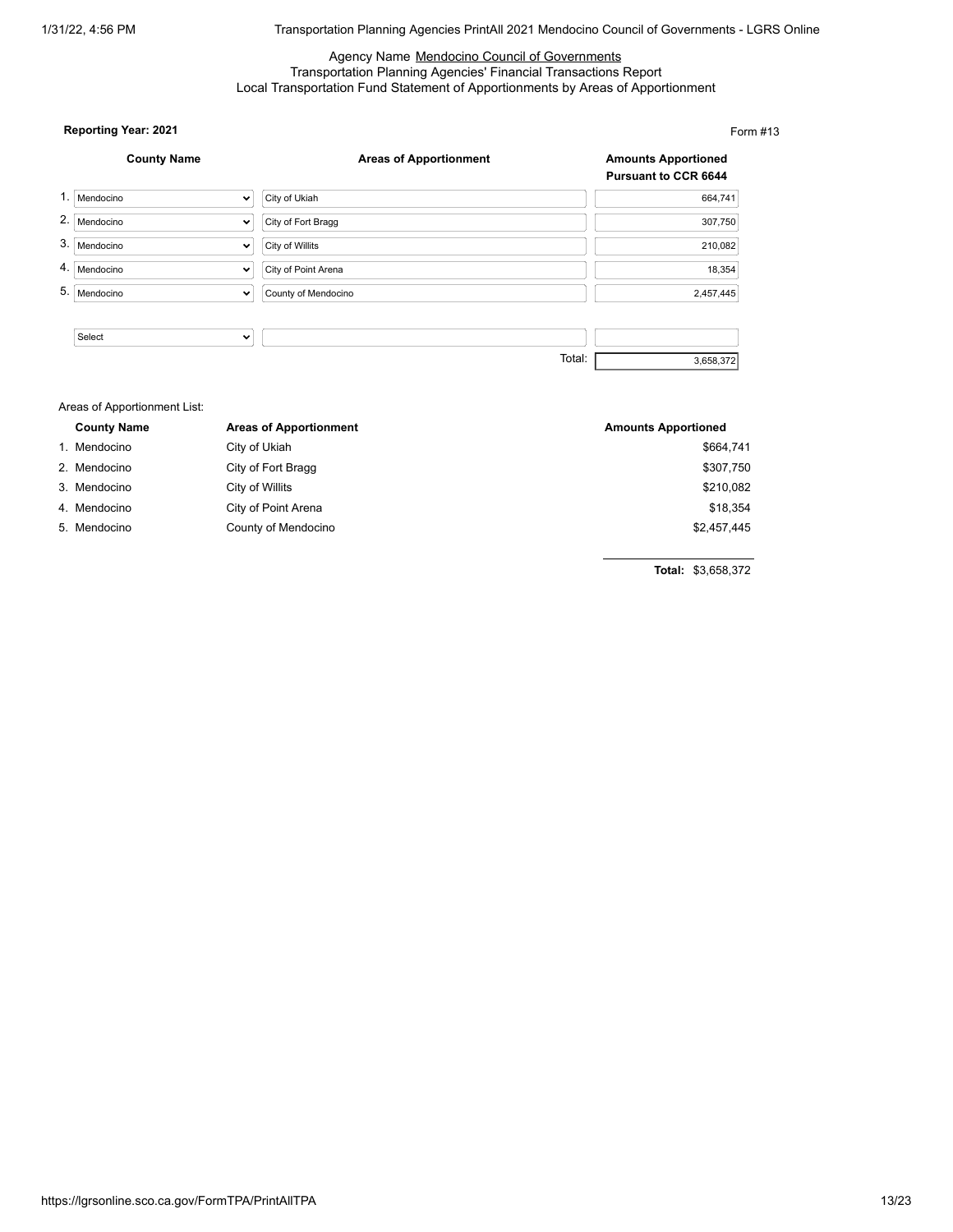Form #15

## Agency Name Mendocino Council of Governments Transportation Planning Agencies' Financial Transactions Report Statement of Allocations and Purposes – Local Transportation Fund (LTF) Special District/Other Claimants

| Reporting Year: 2021                                                     |                             |              |
|--------------------------------------------------------------------------|-----------------------------|--------------|
| R01. County Name                                                         | Mendocino                   | v            |
| R02. Special District/Other Claimant Name (1 of 1) (Record Completed)    | Mendocino Transit Authority | $\checkmark$ |
| <b>Administration</b><br>R03. TPA PUC 99233.1                            |                             |              |
| Planning<br>R04. PUC 99233.2                                             |                             |              |
| R05. PUC 99233.5(a)                                                      |                             |              |
| R06. PUC 99233.5(b)                                                      |                             |              |
| <b>Pedestrian and Bike Facilities</b><br>R07. PUC 99233.3, 99234         |                             |              |
| <b>Rail Service</b><br>R08. PUC 99233.4, 99234.9                         |                             |              |
| <b>Community Transit Services</b><br>R09. Article 4.5 PUC 99233.7, 99275 |                             |              |
| Article 4                                                                |                             |              |
| R10. Planning 99262                                                      |                             |              |
| R11. Transit 99260(a)                                                    | 2,993,124                   |              |
| R12. JPA 99260.7                                                         |                             |              |
| R13. Railroad Corporations 99260.5(a)                                    |                             |              |
| R <sub>14</sub> . Other Article 4                                        |                             |              |
| Article 8                                                                |                             |              |
| R15. Streets and Roads 99400(a)                                          |                             |              |
| R16. Pedestrian and Bicycles 99400(a)                                    |                             |              |
| R17. General Public 99400(c)                                             |                             |              |
| R18. Elderly and Handicapped 99400(c)                                    | 555,499                     |              |
| R19. Planning Contributions 99402                                        |                             |              |
| R20. Other Article 8                                                     |                             |              |
| <b>Total Allocations</b><br>R21.                                         | \$3,548,623                 |              |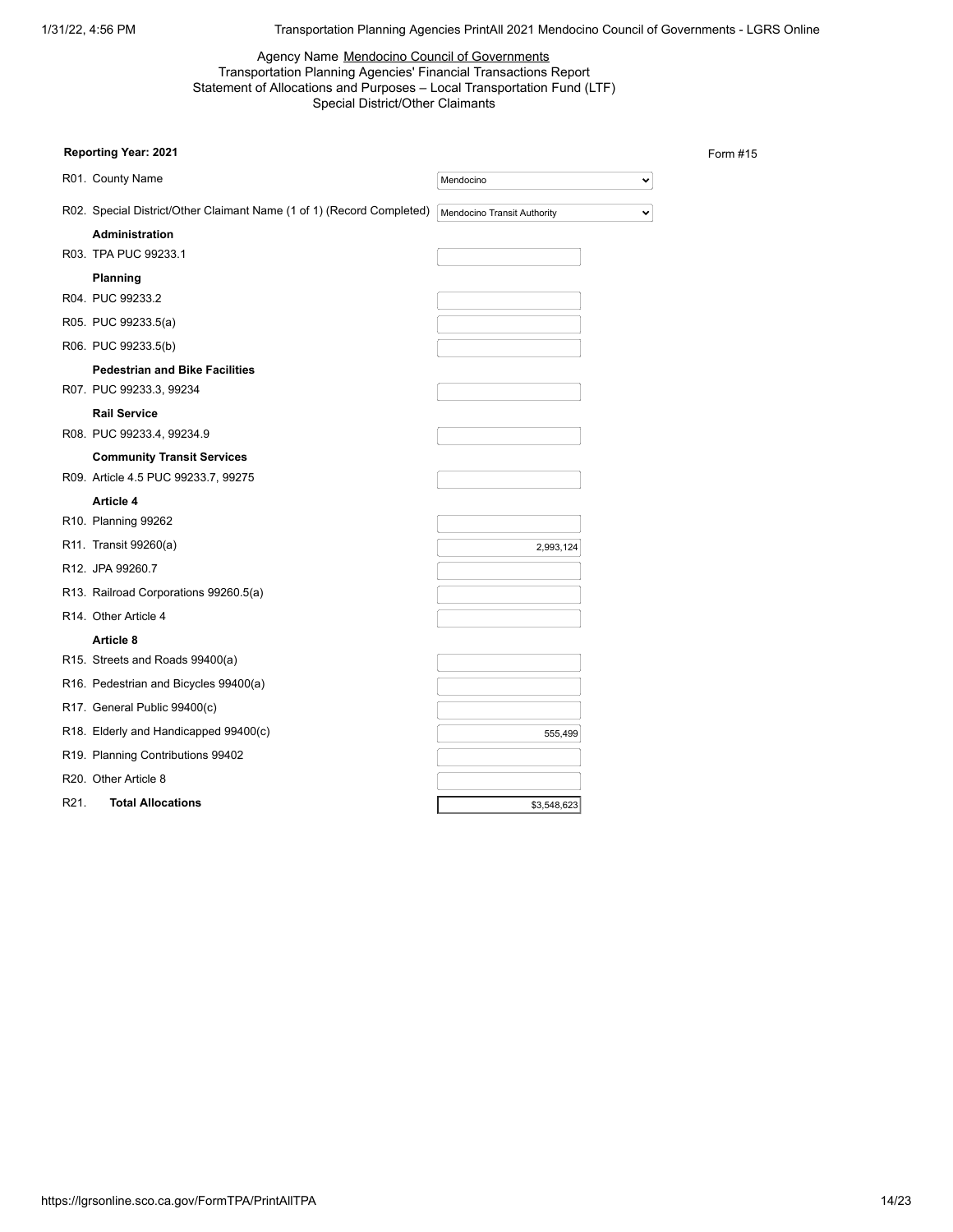## Agency Name Mendocino Council of Governments Transportation Planning Agencies' Financial Transactions Report Statement of Allocations and Purposes – Local Transportation Fund (LTF) Summary of Claimants

|      | Reporting Year: 2021                            |                                          |              |                                            | Form #16             |
|------|-------------------------------------------------|------------------------------------------|--------------|--------------------------------------------|----------------------|
|      | R01. County Name (1 of 1)<br>(Record Completed) | Mendocino                                | $\checkmark$ |                                            |                      |
|      |                                                 | Transportation<br><b>Planning Agency</b> | County       | <b>Total All Other</b><br><b>Claimants</b> | <b>County Totals</b> |
|      | Administration                                  |                                          |              |                                            |                      |
|      | R02. County Auditor PUC<br>99233.1              |                                          |              |                                            |                      |
|      | R03. TPA PUC 99233.1                            | 485,808                                  |              |                                            | 485,808              |
|      | Planning                                        |                                          |              |                                            |                      |
|      | R04. PUC 99233.2                                | 159,501                                  |              |                                            | 159,501              |
|      | R05. PUC 99233.5(a)                             |                                          |              |                                            |                      |
|      | R06. PUC 99233.5(b)                             |                                          |              |                                            |                      |
|      | <b>Pedestrian and Bike Facilities</b>           |                                          |              |                                            |                      |
|      | R07. PUC 99233.3, 99234                         | 73,771                                   |              |                                            | 73,771               |
|      | <b>Rail Service</b>                             |                                          |              |                                            |                      |
|      | R08. PUC 99233.4,<br>99234.9                    |                                          |              |                                            |                      |
|      | <b>Community Transit Services</b>               |                                          |              |                                            |                      |
|      | R09. Article 4.5 PUC<br>99233.7, 99275          |                                          |              |                                            |                      |
|      | Article 4                                       |                                          |              |                                            |                      |
|      | R10. Planning 99262                             |                                          |              |                                            |                      |
|      | R11. Transit 99260(a)                           |                                          |              | 2,993,124                                  | 2,993,124            |
|      | R12. JPA 99260.7                                |                                          |              |                                            |                      |
|      | R13. Railroad Corporations<br>99260.5(a)        |                                          |              |                                            |                      |
|      | R14. Other Article 4                            |                                          |              |                                            |                      |
|      | Article 8                                       |                                          |              |                                            |                      |
|      | R15. Streets and Roads<br>99400(a)              |                                          |              |                                            |                      |
|      | R16. Pedestrian and<br>Bicycles 99400(a)        |                                          |              |                                            |                      |
|      | R17. General Public<br>99400(c)                 |                                          |              |                                            |                      |
|      | R18. Elderly and<br>Handicapped                 |                                          |              | 555,499                                    | 555,499              |
|      | 99400(c)                                        |                                          |              |                                            |                      |
|      | R19. Planning<br>Contributions 99402            |                                          |              |                                            |                      |
|      | R20. Multimodal Terminal<br>99400.5             |                                          |              |                                            |                      |
|      | R21. Other Article 8                            |                                          |              |                                            |                      |
| R22. | <b>Total Allocations</b>                        | \$719,080                                | \$0          | \$3,548,623                                | \$4,267,703          |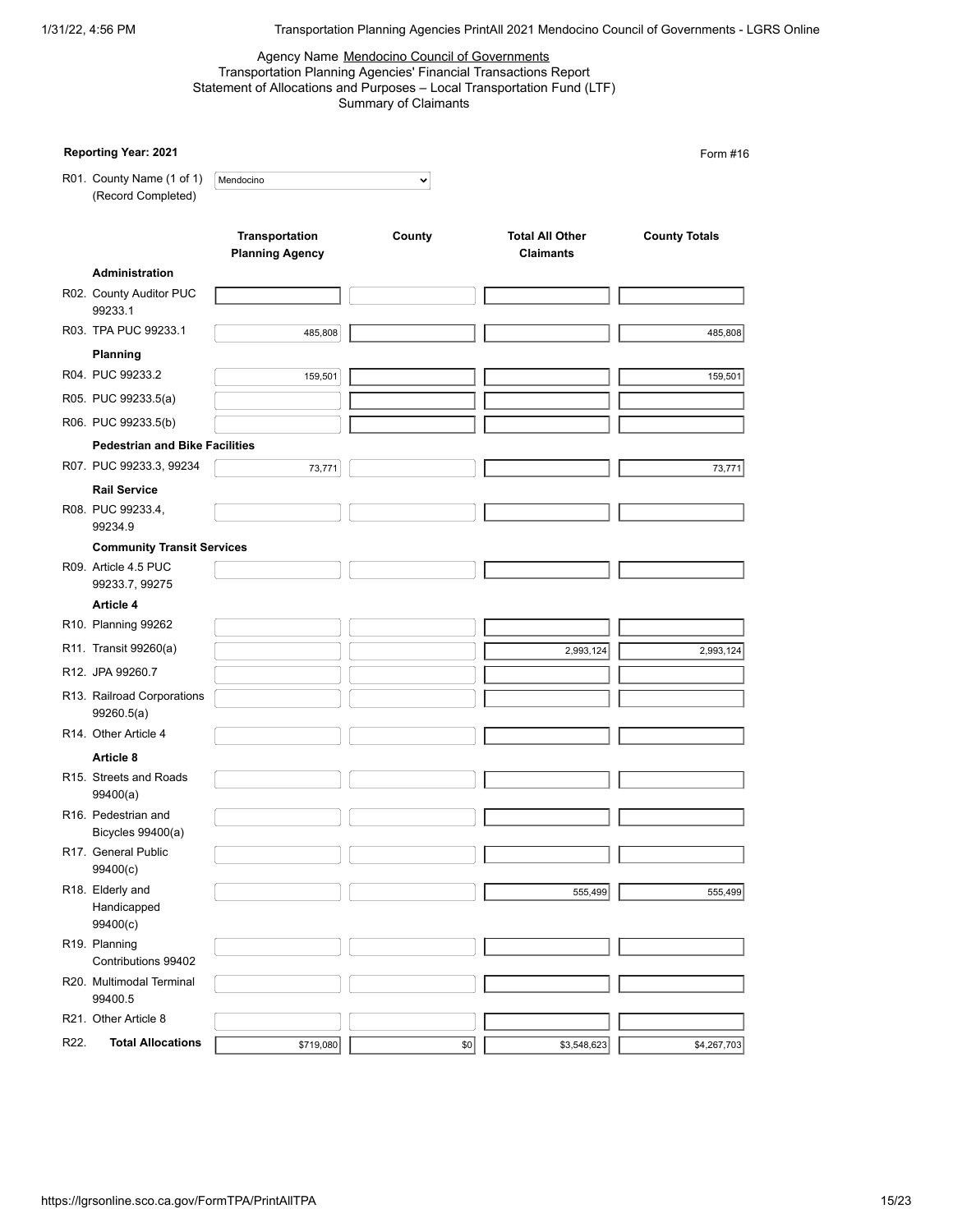Form #18

## Agency Name Mendocino Council of Governments Transportation Planning Agencies' Financial Transactions Report Statement of Expenditures and Purposes – Local Transportation Fund (LTF) Special District/Other Claimants

| <b>Reporting Year: 2021</b>                                           |                             |              |
|-----------------------------------------------------------------------|-----------------------------|--------------|
| R01. County Name                                                      | Mendocino                   | v            |
| R02. Special District/Other Claimant Name (1 of 1) (Record Completed) | Mendocino Transit Authority | $\checkmark$ |
| <b>Administration</b>                                                 |                             |              |
| R03. TPA PUC 99233.1                                                  |                             |              |
| Planning                                                              |                             |              |
| R04. PUC 99233.2                                                      |                             |              |
| R05. PUC 99233.5(a)                                                   |                             |              |
| R06. PUC 99233.5(b)                                                   |                             |              |
| <b>Pedestrian and Bike Facilities</b>                                 |                             |              |
| R07. PUC 99233.3, 99234                                               |                             |              |
| <b>Rail Service</b>                                                   |                             |              |
| R08. PUC 99233.4, 99234.9                                             |                             |              |
| <b>Community Transit Services</b>                                     |                             |              |
| R09. Article 4.5 PUC 99233.7, 99275                                   |                             |              |
| Article 4                                                             |                             |              |
| R10. Planning 99262                                                   |                             |              |
| R11. Transit 99260(a)                                                 | 2,993,124                   |              |
| R12. JPA 99260.7                                                      |                             |              |
| R13. Railroad Corporations 99260.5(a)                                 |                             |              |
| R14. Other Article 4                                                  |                             |              |
| Article 8                                                             |                             |              |
| R15. Streets and Roads 99400(a)                                       |                             |              |
| R16. Pedestrian and Bicycles 99400(a)                                 |                             |              |
| R17. General Public 99400(c)                                          |                             |              |
| R18. Elderly and Handicapped 99400(c)                                 | 555,499                     |              |
| R19. Planning Contributions 99402                                     |                             |              |
| R20. Other Article 8                                                  |                             |              |
| R21.<br><b>Total Expenditures</b>                                     | \$3,548,623                 |              |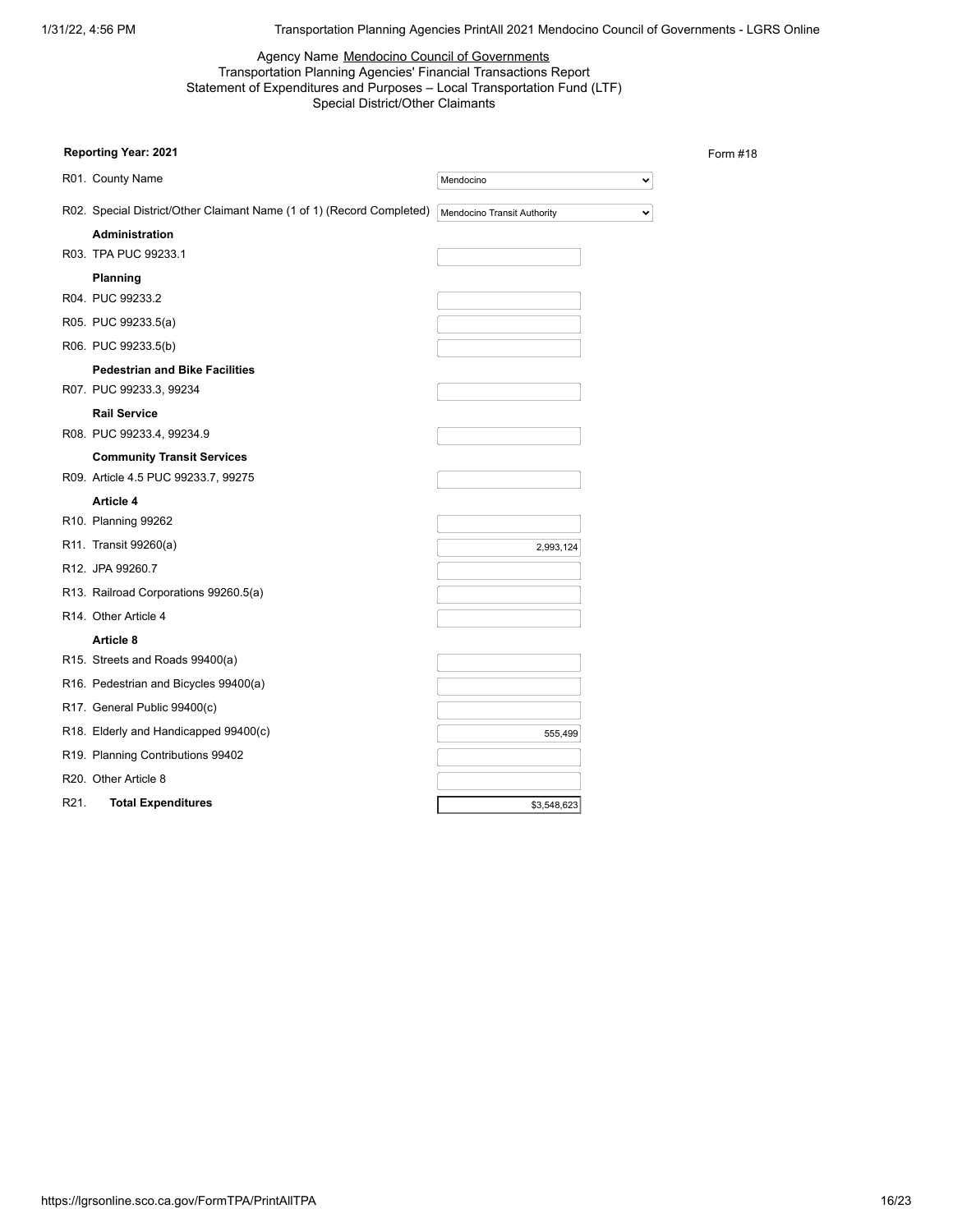#### Agency Name Mendocino Council of Governments Transportation Planning Agencies' Financial Transactions Report Statement of Expenditures and Purposes – Local Transportation Fund (LTF) Summary of Claimants

|      | Reporting Year: 2021                            |                                          |              |                                            | Form #19             |
|------|-------------------------------------------------|------------------------------------------|--------------|--------------------------------------------|----------------------|
|      | R01. County Name (1 of 1)<br>(Record Completed) | Mendocino                                | $\checkmark$ |                                            |                      |
|      |                                                 | Transportation<br><b>Planning Agency</b> | County       | <b>Total All Other</b><br><b>Claimants</b> | <b>County Totals</b> |
|      | Administration                                  |                                          |              |                                            |                      |
|      | R02. County Auditor PUC<br>99233.1              |                                          |              |                                            |                      |
|      | R03. TPA PUC 99233.1                            | 457,156                                  |              |                                            | 457,156              |
|      | Planning                                        |                                          |              |                                            |                      |
|      | R04. PUC 99233.2                                | 89,758                                   |              |                                            | 89,758               |
|      | R05. PUC 99233.5(a)                             |                                          |              |                                            |                      |
|      | R06. PUC 99233.5(b)                             |                                          |              |                                            |                      |
|      | <b>Pedestrian and Bike Facilities</b>           |                                          |              |                                            |                      |
|      | R07. PUC 99233.3, 99234                         | 0                                        |              |                                            |                      |
|      | <b>Rail Service</b>                             |                                          |              |                                            |                      |
|      | R08. PUC 99233.4,<br>99234.9                    |                                          |              |                                            |                      |
|      | <b>Community Transit Services</b>               |                                          |              |                                            |                      |
|      | R09. Article 4.5 PUC<br>99233.7, 99275          |                                          |              |                                            |                      |
|      | Article 4                                       |                                          |              |                                            |                      |
|      | R10. Planning 99262                             |                                          |              |                                            |                      |
|      | R11. Transit 99260(a)                           |                                          |              | 2,993,124                                  | 2,993,124            |
|      | R12. JPA 99260.7                                |                                          |              |                                            |                      |
|      | R13. Railroad Corporations<br>99260.5(a)        |                                          |              |                                            |                      |
|      | R14. Other Article 4                            |                                          |              |                                            |                      |
|      | Article 8                                       |                                          |              |                                            |                      |
|      | R15. Streets and Roads<br>99400(a)              |                                          |              |                                            |                      |
|      | R16. Pedestrian and<br>Bicycles 99400(a)        |                                          |              |                                            |                      |
|      | R17. General Public<br>99400(c)                 |                                          |              |                                            |                      |
|      | R18. Elderly and<br>Handicapped<br>99400(c)     |                                          |              | 555,499                                    | 555,499              |
|      | R19. Planning                                   |                                          |              |                                            |                      |
|      | Contributions 99402                             |                                          |              |                                            |                      |
|      | R20. Multimodal Terminal<br>99400.5             |                                          |              |                                            |                      |
|      | R21. Other Article 8                            |                                          |              |                                            |                      |
| R22. | Total<br><b>Expenditures</b>                    | \$546,914                                | \$0          | \$3,548,623                                | \$4,095,537          |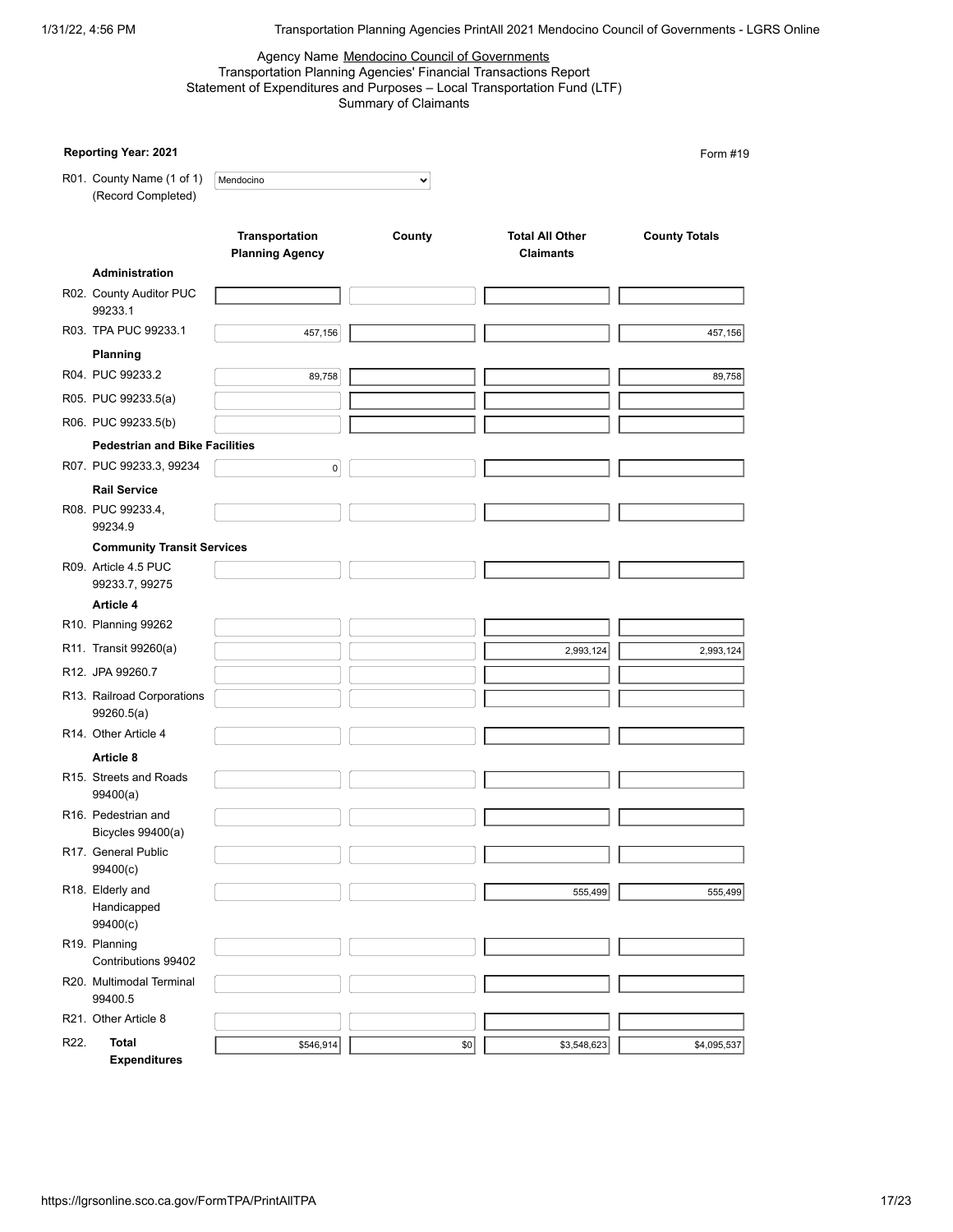Form #22

## Agency Name Mendocino Council of Governments Transportation Planning Agencies' Financial Transactions Report Statement of Allocations, Expenditures, and Purposes – State Transit Assistance Fund (STAF) Special District/Other Claimants

| <b>Reporting Year: 2021</b>                                           |                             |
|-----------------------------------------------------------------------|-----------------------------|
| R01. County Name                                                      | Mendocino<br>$\checkmark$   |
| R02. Special District/Other Claimant Name (1 of 1) (Record Completed) | Mendocino Transit Authority |
| <b>Allocations</b>                                                    |                             |
| Article 4                                                             |                             |
| R03.<br>Operating Costs 6730(a)                                       | 834,637                     |
| R04.<br>Capital Costs 6730(b)                                         |                             |
| R05.<br>Rail Services Subsidy 6730(c)                                 |                             |
| R06.<br>Specialized Services 6731(c)                                  |                             |
| R07.<br>Other Article 4                                               |                             |
| Article 8                                                             |                             |
| R08.<br>AMTRAK 6731(a)                                                |                             |
| R09.<br>General Public 6731(b)                                        |                             |
| R <sub>10</sub> .<br>Elderly and Handicapped 6731(b)                  |                             |
| R <sub>11</sub> .<br>Other Article 8                                  |                             |
| <b>Other Allocations</b>                                              |                             |
| R <sub>12</sub> .<br>CTSA 6730(d), 6731(d), and 6731.1                |                             |
| R <sub>13</sub> .<br>Other Allocations - Other                        | 139,962                     |
| R <sub>14</sub> .<br><b>Total Allocations</b>                         | \$974,599                   |
| <b>Expenditures</b>                                                   |                             |
| Article 4                                                             |                             |
| R <sub>15</sub> .<br>Operating Costs 6730(a)                          | 834,637                     |
| R <sub>16</sub> .<br>Capital Costs 6730(b)                            |                             |
| R <sub>17</sub> .<br>Rail Services Subsidy 6730(c)                    |                             |
| R <sub>18</sub> .<br>Specialized Services 6731(c)                     |                             |
| R <sub>19</sub> .<br>Other Article 4                                  |                             |
| Article 8                                                             |                             |
| R <sub>20</sub> .<br>AMTRAK 6731(a)                                   |                             |
| R <sub>21</sub> .<br>General Public 6731(b)                           |                             |
| R22.<br>Elderly and Handicapped 6731(b)                               |                             |
| R23.<br>Other Article 8                                               |                             |
| <b>Other Expenditures</b>                                             |                             |
| R24.<br>CTSA 6730(d), 6731(d), and 6731.1                             |                             |
| R <sub>25</sub> .<br>Other Expenditures - Other                       |                             |
| R26.<br><b>Total Expenditures</b>                                     | \$834,637                   |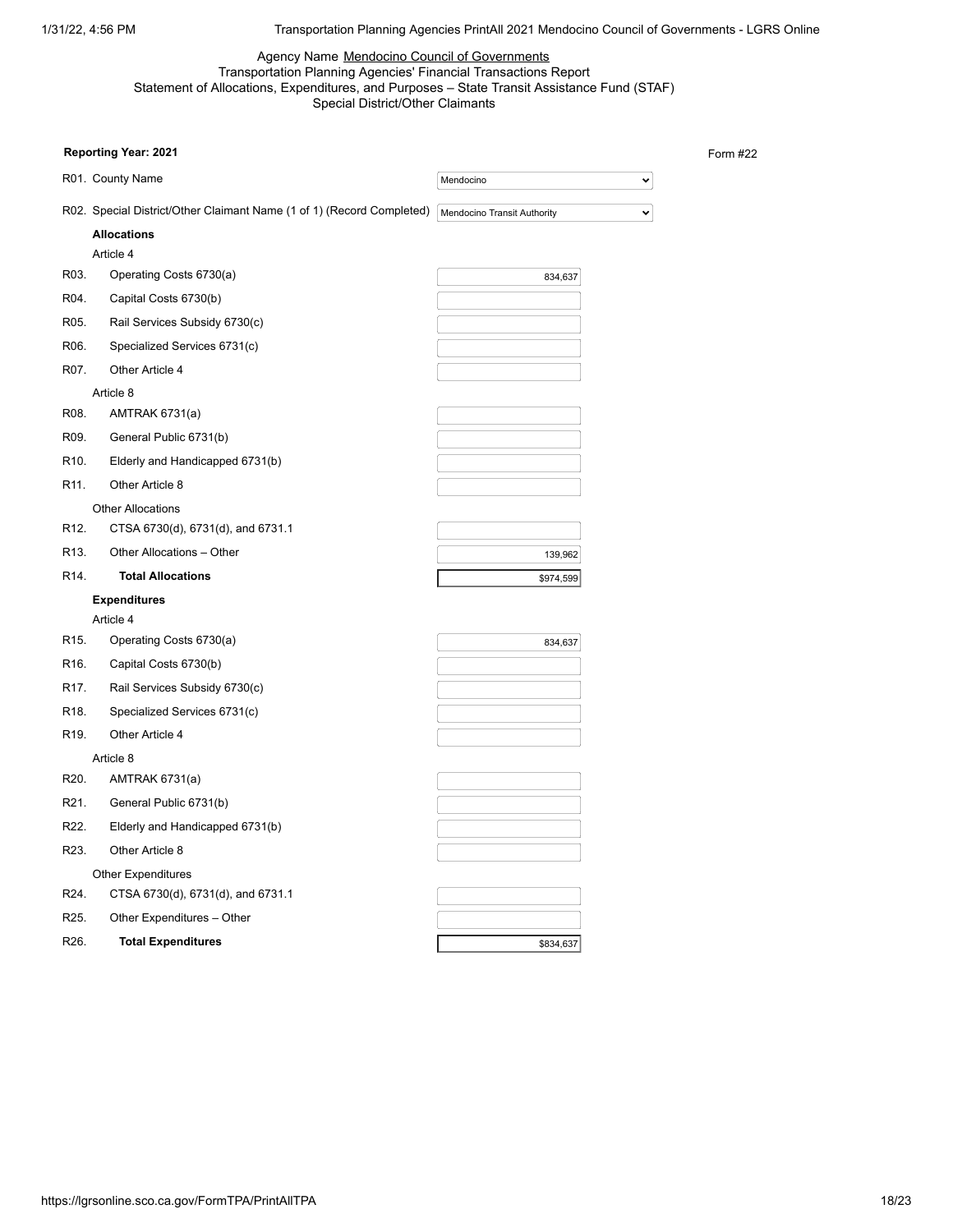# Agency Name Mendocino Council of Governments

#### Transportation Planning Agencies' Financial Transactions Report Statement of Allocations, Expenditures, and Purposes – State Transit Assistance Fund (STAF) Summary of Claimants

|                   | Reporting Year: 2021                   |                                          |                      |                    |                                             | Form #23                   |
|-------------------|----------------------------------------|------------------------------------------|----------------------|--------------------|---------------------------------------------|----------------------------|
|                   |                                        | Transportation<br><b>Planning Agency</b> | <b>County Totals</b> | <b>City Totals</b> | <b>All Other Claimants</b><br><b>Totals</b> | <b>Total All Claimants</b> |
|                   | <b>Allocations</b>                     |                                          |                      |                    |                                             |                            |
|                   | Article 4                              |                                          |                      |                    |                                             |                            |
| R01.              | <b>Operating Costs</b><br>6730(a)      |                                          |                      |                    | 834,637                                     | 834,637                    |
| R02.              | Capital Costs 6730(b)                  |                                          |                      |                    |                                             |                            |
| R03.              | Rail Services Subsidy<br>6730(c)       |                                          |                      |                    |                                             |                            |
| R04.              | <b>Specialized Services</b><br>6731(c) |                                          |                      |                    |                                             |                            |
| R05.              | Other Article 4                        |                                          |                      |                    |                                             |                            |
|                   | Article 8                              |                                          |                      |                    |                                             |                            |
| R06.              | AMTRAK 6731(a)                         |                                          |                      |                    |                                             |                            |
| R07.              | General Public                         |                                          |                      |                    |                                             |                            |
|                   | 6731(b)                                |                                          |                      |                    |                                             |                            |
| R08.              | Elderly and<br>Handicapped 6731(b)     |                                          |                      |                    |                                             |                            |
| R09.              | Other Article 8                        |                                          |                      |                    |                                             |                            |
|                   | <b>Other Allocations</b>               |                                          |                      |                    |                                             |                            |
| R <sub>10</sub> . | CTSA 6730(d),<br>6731(d), and 6731.1   |                                          |                      |                    |                                             |                            |
| R <sub>11</sub> . | Other Allocations -<br>Other           |                                          |                      |                    | 139,962                                     | 139,962                    |
| R <sub>12</sub> . | <b>Total Allocations</b>               | \$0                                      |                      |                    |                                             |                            |
|                   |                                        |                                          | \$0                  | \$0                | \$974,599                                   | \$974,599                  |
|                   | <b>Expenditures</b>                    |                                          |                      |                    |                                             |                            |
| R <sub>13</sub> . | Article 4<br><b>Operating Costs</b>    |                                          |                      |                    |                                             |                            |
|                   | 6730(a)                                |                                          |                      |                    | 834,637                                     | 834,637                    |
| R14.              | Capital Costs 6730(b)                  |                                          |                      |                    |                                             |                            |
| R <sub>15</sub> . | Rail Services Subsidy<br>6730(c)       |                                          |                      |                    |                                             |                            |
| R <sub>16</sub> . | <b>Specialized Services</b><br>6731(c) |                                          |                      |                    |                                             |                            |
| R <sub>17</sub> . | Other Article 4                        |                                          |                      |                    |                                             |                            |
|                   | Article 8                              |                                          |                      |                    |                                             |                            |
| R <sub>18</sub> . | <b>AMTRAK 6731(a)</b>                  |                                          |                      |                    |                                             |                            |
| R19.              | <b>General Public</b><br>6731(b)       |                                          |                      |                    |                                             |                            |
| R20.              | Elderly and                            |                                          |                      |                    |                                             |                            |
|                   | Handicapped 6731(b)                    |                                          |                      |                    |                                             |                            |
| R21.              | Other Article 8                        |                                          |                      |                    |                                             |                            |
|                   | Other Expenditures                     |                                          |                      |                    |                                             |                            |
| R22.              | CTSA 6730(d),                          |                                          |                      |                    |                                             |                            |
|                   | 6731(d), and 6731.1                    |                                          |                      |                    |                                             |                            |
| R23.              | Other Expenditures -<br>Other          |                                          |                      |                    |                                             |                            |
| R24.              | <b>Total Expenditures</b>              | \$0                                      | \$0                  | \$0                | \$834,637                                   | \$834,637                  |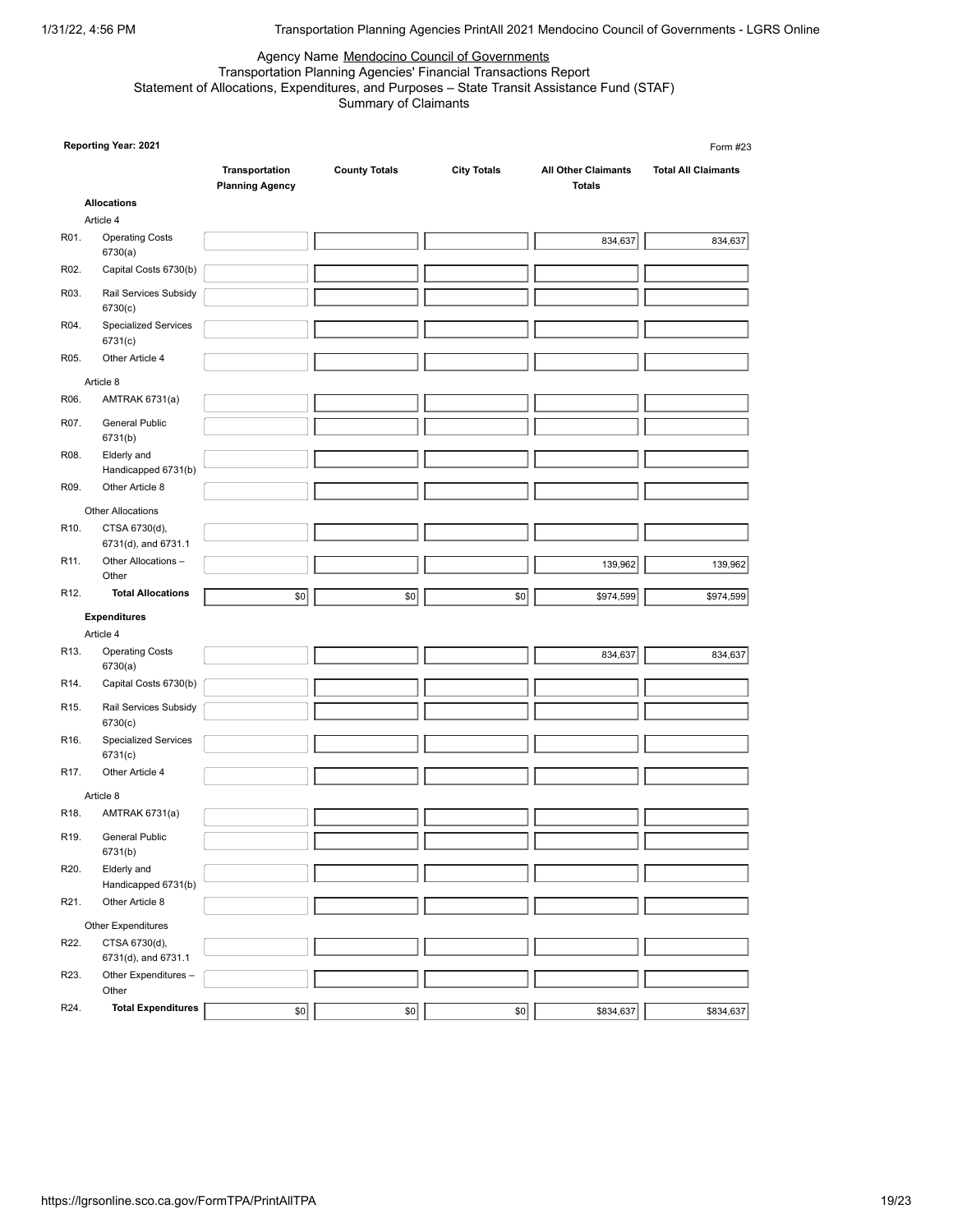## Agency Name Mendocino Council of Governments Transportation Planning Agencies' Financial Transactions Report Service Authority for Freeway Emergencies Statement of Revenues, Expenditures, and Change in Fund Balance

## **Reporting Year: 2021**

Form #25

|                   | R01. Service Authority for Freeway Emergencies (SAFE)     | <b>SAFE</b> |  |
|-------------------|-----------------------------------------------------------|-------------|--|
|                   | <b>Revenues</b>                                           |             |  |
|                   | R02. Vehicle Registration Fees                            | 110,881     |  |
|                   | R03. Interest Revenue                                     | 1,355       |  |
|                   | R04. Other Revenues                                       |             |  |
| R05.              | <b>Total Revenues</b>                                     | \$112,236   |  |
|                   | <b>Expenditures</b>                                       |             |  |
|                   | R06. Salaries, Wages, and Benefits                        |             |  |
|                   | R07. Services and Supplies                                | 140,469     |  |
|                   | R08. Principal Payments                                   |             |  |
|                   | R09. Interest Payments                                    |             |  |
|                   | R10. Capital Outlay                                       |             |  |
|                   | R11. Other Expenditures                                   |             |  |
| R <sub>12</sub> . | <b>Total Expenditures</b>                                 | \$140,469   |  |
| R <sub>13</sub> . | Excess (Deficiency) of Revenues Over (Under) Expenditures | $$-28,233$  |  |
|                   | <b>Other Financing Sources (Uses)</b>                     |             |  |
|                   | R14. Transfers In                                         |             |  |
|                   | R <sub>15</sub> . Transfers Out                           |             |  |
|                   | R16. Other Financing Sources (Uses) - Other               |             |  |
| R <sub>17</sub> . | <b>Total Other Financing Sources (Uses)</b>               | \$0         |  |
| R <sub>18</sub> . | <b>Net Change in Fund Balance</b>                         | $$-28,233$  |  |
|                   | R19. Fund Balance (Deficit), Beginning of Fiscal Year     | \$166,334   |  |
|                   | R20. Prior Period/Other Adjustments                       |             |  |
|                   | R21. Reason for Adjustment                                |             |  |
| R22.              | Fund Balance (Deficit), End of Fiscal Year                | \$138,101   |  |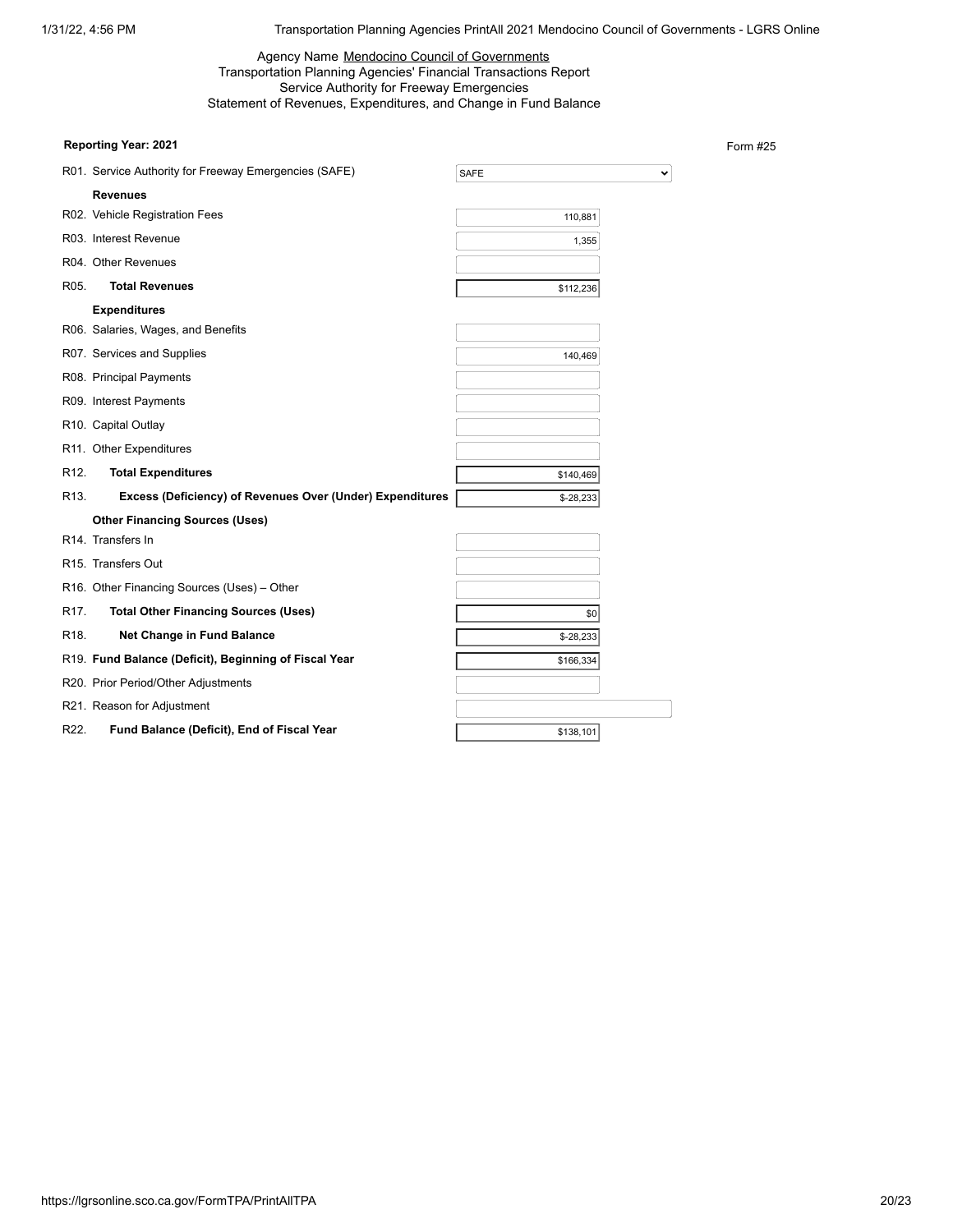#### Agency Name Mendocino Council of Governments Transportation Planning Agencies' Financial Transactions Report Service Authority for Freeway Emergencies Balance Sheet

|                   | Reporting Year: 2021                                                         |             | Form #26     |
|-------------------|------------------------------------------------------------------------------|-------------|--------------|
|                   | R00. Service Authority for Freeway Emergencies (SAFE)                        | <b>SAFE</b> | $\checkmark$ |
|                   | <b>Assets</b>                                                                |             |              |
|                   | R01. Cash and Investments                                                    | 152,686     |              |
|                   | R02. Accounts Receivable                                                     |             |              |
|                   | R03. Interest Receivable                                                     |             |              |
|                   | R04. Due from Other Funds                                                    |             |              |
|                   | R05. Due from Other Governments                                              |             |              |
|                   | R06. Other Assets                                                            |             |              |
| R07.              | <b>Total Assets</b>                                                          | \$152,686   |              |
|                   | R08. Deferred Outflows of Resources                                          |             |              |
| R09.              | <b>Total Assets and Deferred Outflows of Resources</b>                       | \$152,686   |              |
|                   | <b>Liabilities</b>                                                           |             |              |
|                   | R10. Accounts Payable                                                        | 14,585      |              |
|                   | R11. Due to Other Funds                                                      |             |              |
|                   | R12. Due to Other Governments                                                |             |              |
|                   | R13. Other Liabilities                                                       |             |              |
| R <sub>14</sub> . | <b>Total Liabilities</b>                                                     | \$14,585    |              |
|                   | R15. Deferred Inflows of Resources                                           |             |              |
| R16.              | <b>Total Liabilities and Deferred Inflows of Resources</b>                   | \$14,585    |              |
|                   | <b>Fund Balance (Deficit)</b>                                                |             |              |
|                   | R17. Nonspendable                                                            |             |              |
|                   | R <sub>18</sub> . Restricted                                                 |             |              |
|                   | R19. Committed                                                               | 138,101     |              |
|                   | R20. Assigned                                                                |             |              |
|                   | R21. Unassigned                                                              |             |              |
| R22.              | <b>Total Fund Balance (Deficit)</b>                                          | \$138,101   |              |
| R23.              | Total Liabilities, Deferred Inflows of Resources, and Fund Balance (Deficit) | \$152,686   |              |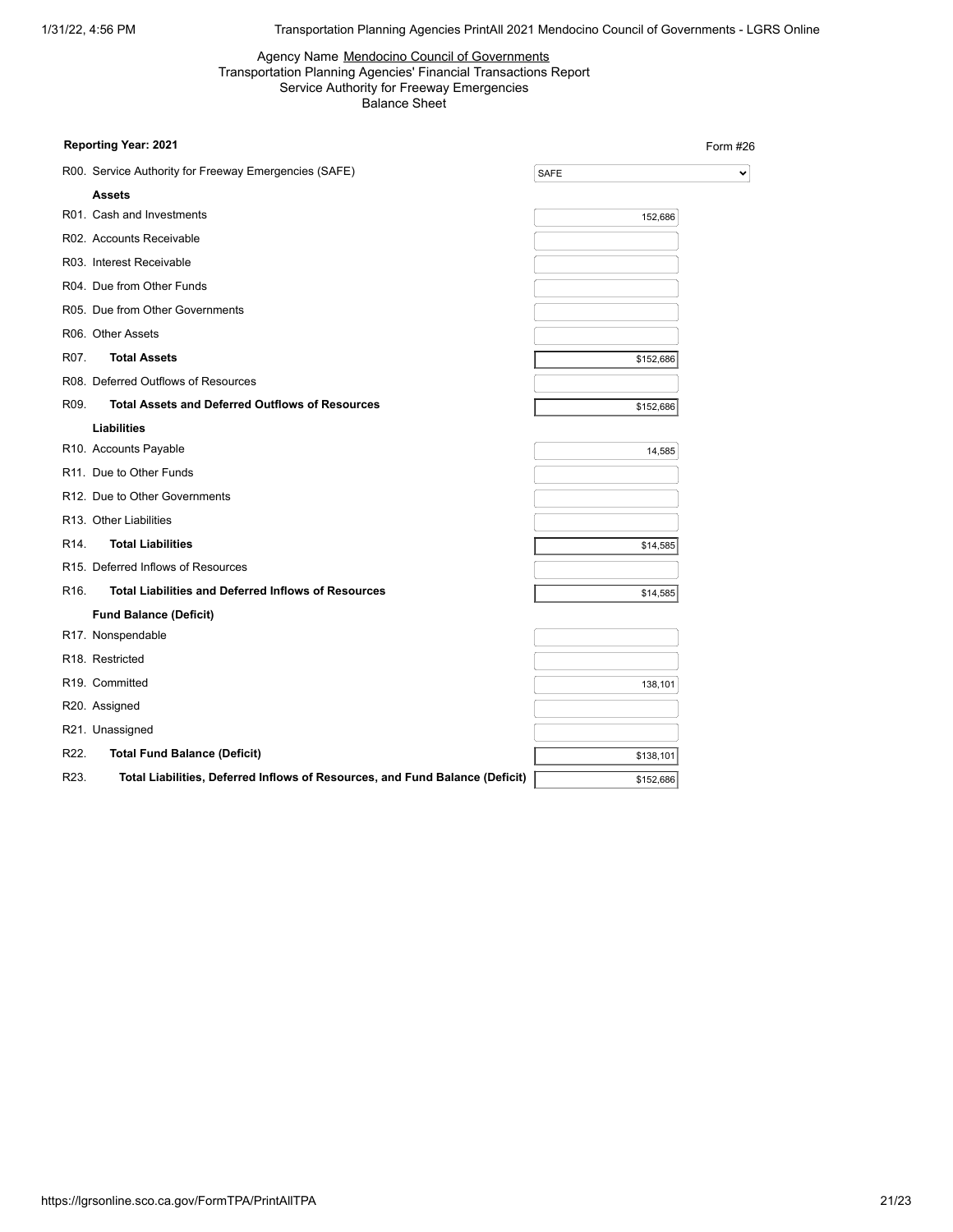#### Agency Name Mendocino Council of Governments Transportation Planning Agencies' Financial Transactions Report Appropriations Limit Information

| <b>Reporting Year: 2021</b> |  |  |
|-----------------------------|--|--|
|-----------------------------|--|--|

|                   | R01. Appropriations Limit                             |      |
|-------------------|-------------------------------------------------------|------|
|                   | R02. Total Annual Appropriations Subject to the Limit |      |
| R <sub>03</sub> . | Revenues Received (Over) Under Appropriations Limit   | \$01 |

Form #29